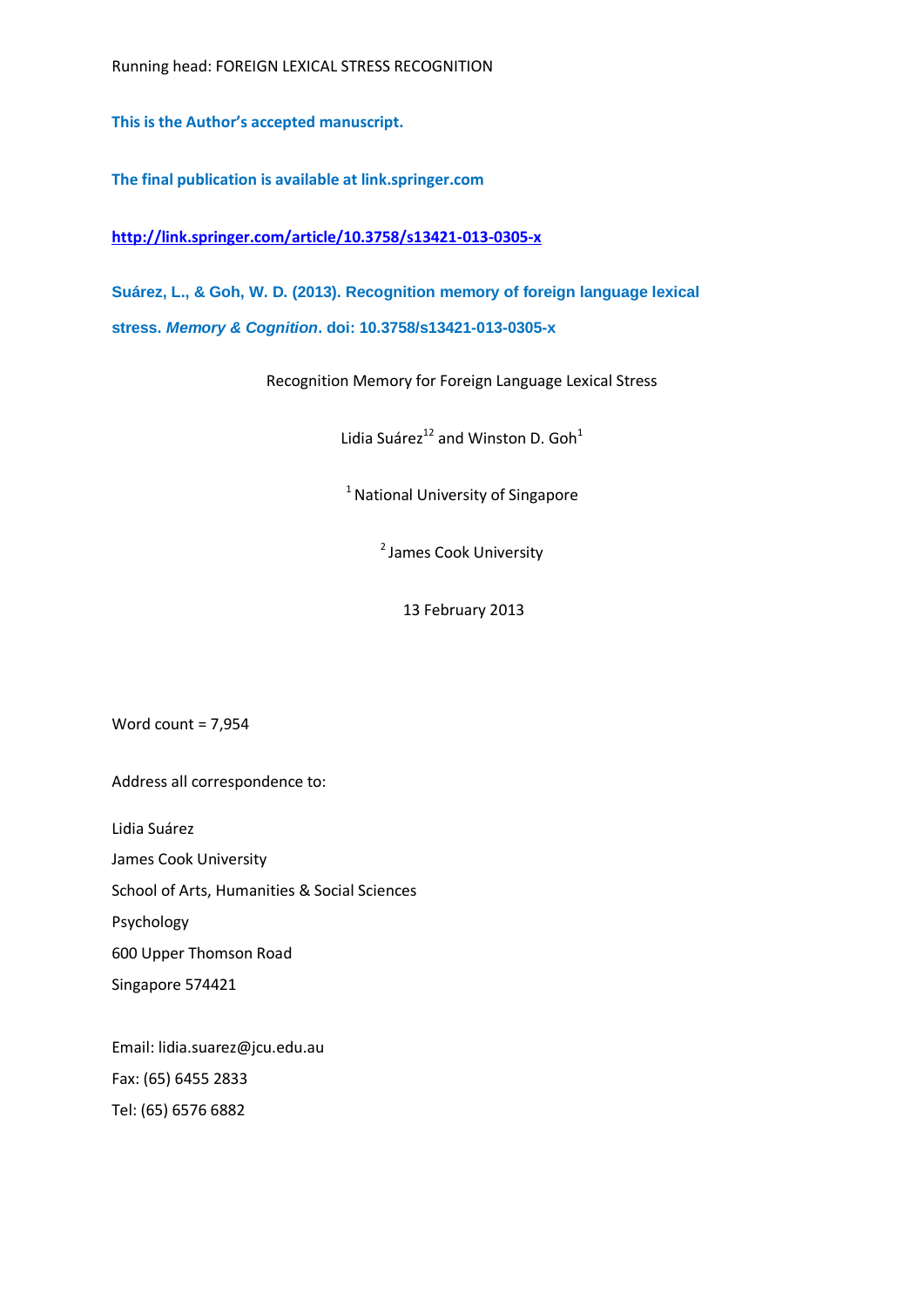### **Abstract**

This study investigated whether English speakers retained the lexical stress patterns of newly learned Spanish words. Participants studied spoken Spanish words (e.g., DUcha [shower], ciuDAD [city]; stressed syllables in capital letters) and subsequently performed a recognition task, in which studied words were presented with the same lexical stress pattern (DUcha) or the opposite lexical stress pattern (CIUdad). Participants were able to discriminate same- from opposite-stress words, indicating that lexical stress was encoded and used in the recognition process. Word-form similarity to English also influenced outcomes, with Spanish cognate words and words with trochaic-stress (MANgo) being recognized more often and more quickly than Spanish cognate words with iambic stress (soLAR) and noncognates. The results suggest that while segmental and suprasegmental features of the native language influence foreign word recognition, foreign lexical stress patterns are encoded and not discarded in memory.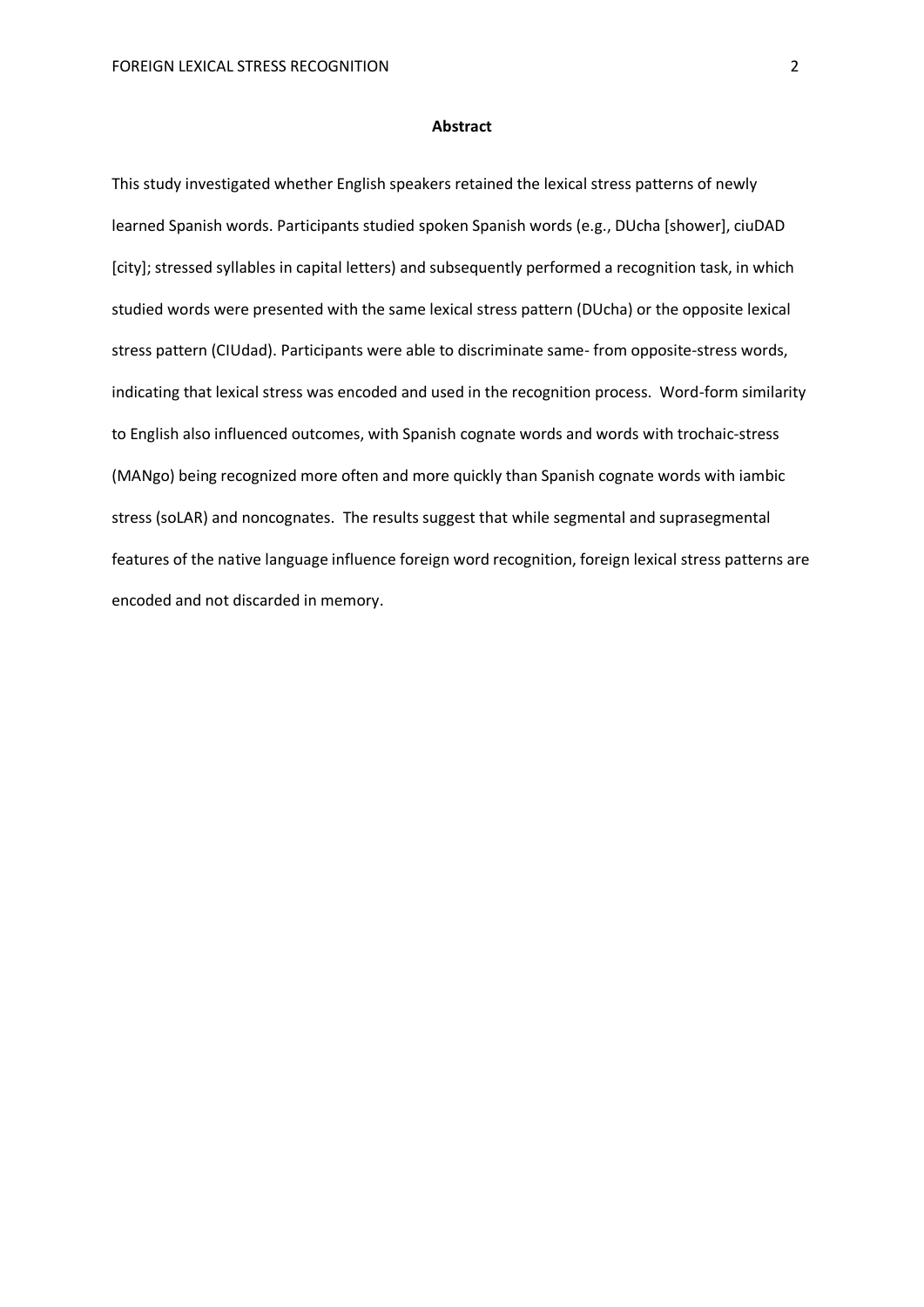### Recognition Memory for Foreign Language Lexical Stress

Lexical stress refers to the pattern of stressed and unstressed syllables within single words. For example, the word *pencil* is pronounced with more stress on the first syllable (/ˈpen/) than on the second syllable (/səl/). The present study employed a recognition memory task to investigate two research questions: first, whether English speakers use foreign lexical stress cues to recognise newly learned Spanish words, and second, the extent to which similarity to English word-forms influences the recognition process.

#### **Lexical stress cues in English and Spanish**

Acoustic measurements of lexical stress include pitch, intensity, and duration of word segments (Curtin, Campbell, & Hufnagle, 2012; Peperkamp, Vendelin, & Dupoux, 2010). In English, stressed syllables contain vowels that are pronounced with higher pitch and intensity and are longer than vowels in unstressed syllables (Fear, Cutler, & Butterfield, 1995). Typically, unstressed syllables contain the vowel schwa, or a short form of a vowel (Cutler & Norris, 1988). In contrast, stressed syllables contain only full vowels, making stressed syllables longer than unstressed ones (Van Donselaar, Koster, & Cutler, 2005). In the Singapore English variety spoken by our participants, vowels in unstressed syllables are not reduced as much as in Standard English (Low, Grabe, & Nolan, 2000). However, both Standard and Singapore English reduce vowel duration in unstressed syllables in comparison with Spanish. In polysyllabic Spanish words, vowels in both stressed and unstressed syllables are full vowels, and have similar durations (Soto-Faraco, Sebastián-Gallés, & Cutler, 2001; Van Donselaar et al., 2005). As a result, in Spanish, stressed syllables are differentiated from unstressed ones by pitch and intensity changes (Soto-Faraco et al., 2001; Toro, Sebastián-Gallés, & Mattys, 2009).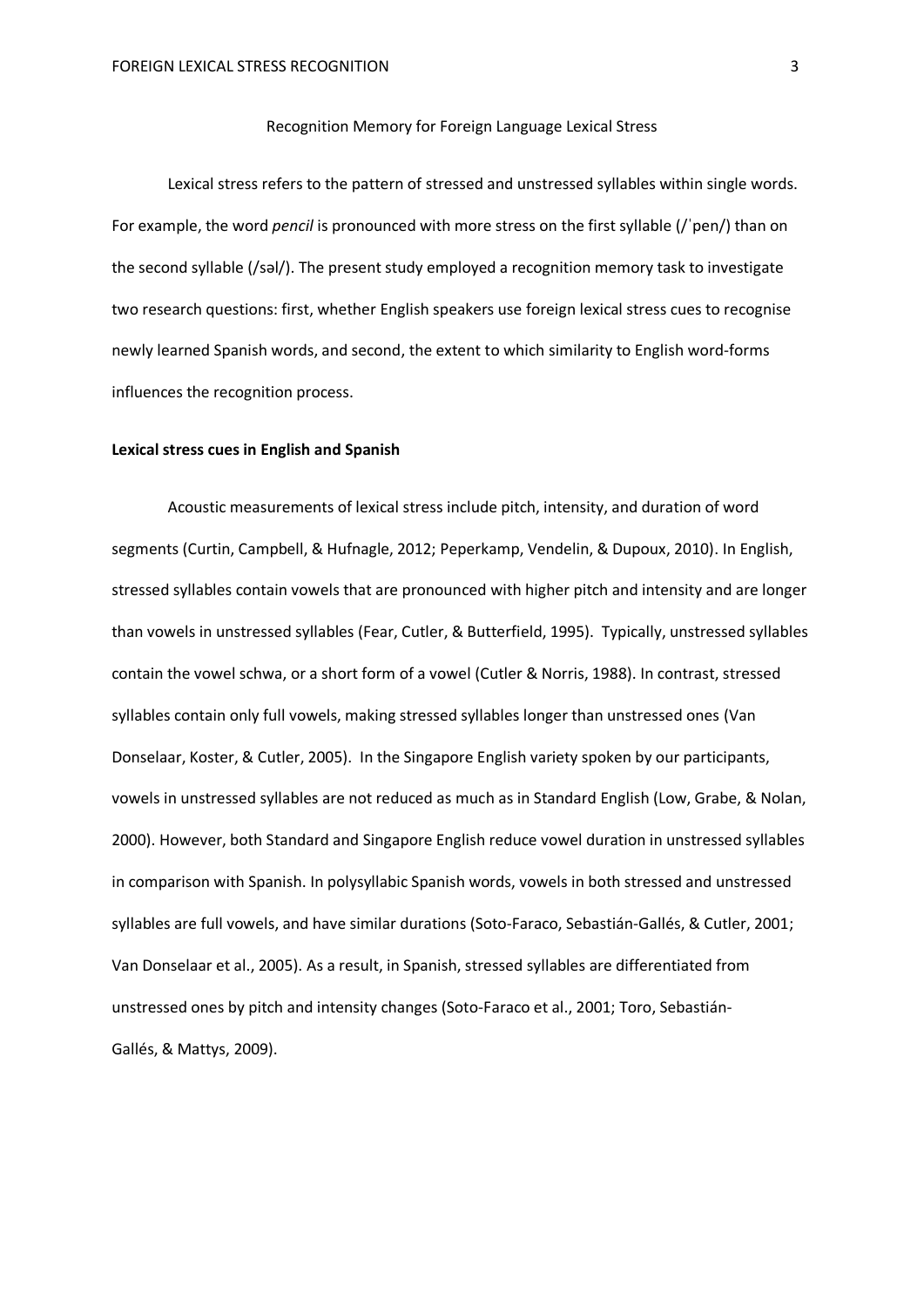Soto-Faraco et al. (2001) suggested that lexical stress cues may be critical in Spanish because they can be used to disambiguate many otherwise identical words existing in the Spanish lexicon (e.g., TÉRmino [clause] vs. terMIno [I finish] vs. termiNÓ [he finished]). Soto-Faraco et al. showed that the auditory prime prinCI facilitated the recognition of the written word prinCIpio (beginning), but that the same prime inhibited lexical access to the word PRINcipe (prince). In contrast, Cooper, Cutler, and Wales (2002) showed that a prime such as ADmi facilitated the identification of the English word ADmiral but that the same prime did not inhibit a word such admiRAtion. This shows that lexical stress is a more constraining feature in Spanish than in English during word recognition.

There is also evidence suggesting that lexical stress may not be as significant during word recognition in English. For example, Creel, Tanenhaus, and Aslin (2006) asked English-speaking participants to memorize nonwords associated with nonsense figures. After learning the word-figure associations, participants engaged in a four-alternative forced choice (4AFC) task where the target (e.g., /BOsapeI/) and competitor (/BOsapaI/) shared onset and lexical stress patterns or shared onset but mismatched on lexical stress (/KAdazu/ and /kaDAzei/). Lexical stress mismatches did not reduce the level of confusion between target and competitor, relative to the condition where target and competitor matched for stress and onset, suggesting that English speakers use segmental information but not lexical stress during word recognition.

One inference that can be drawn from these findings is that, for English speakers, suprasegmental lexical stress cues may be treated as "noise" and therefore not encoded into longterm memory when a foreign language is encoutered for the first time. However, research using the recognition memory paradigm has shown that "peripheral" and contextual information are retained even when the task is to recognize the more "central" information. For example, people retain indexical properties of spoken words, such as voice attributes, when comparing performance between conditions where the same talker and word are presented during the study and test phases, versus a different talker but the same word during the test phase (e.g, Goh, 2005; Goldinger, 1996).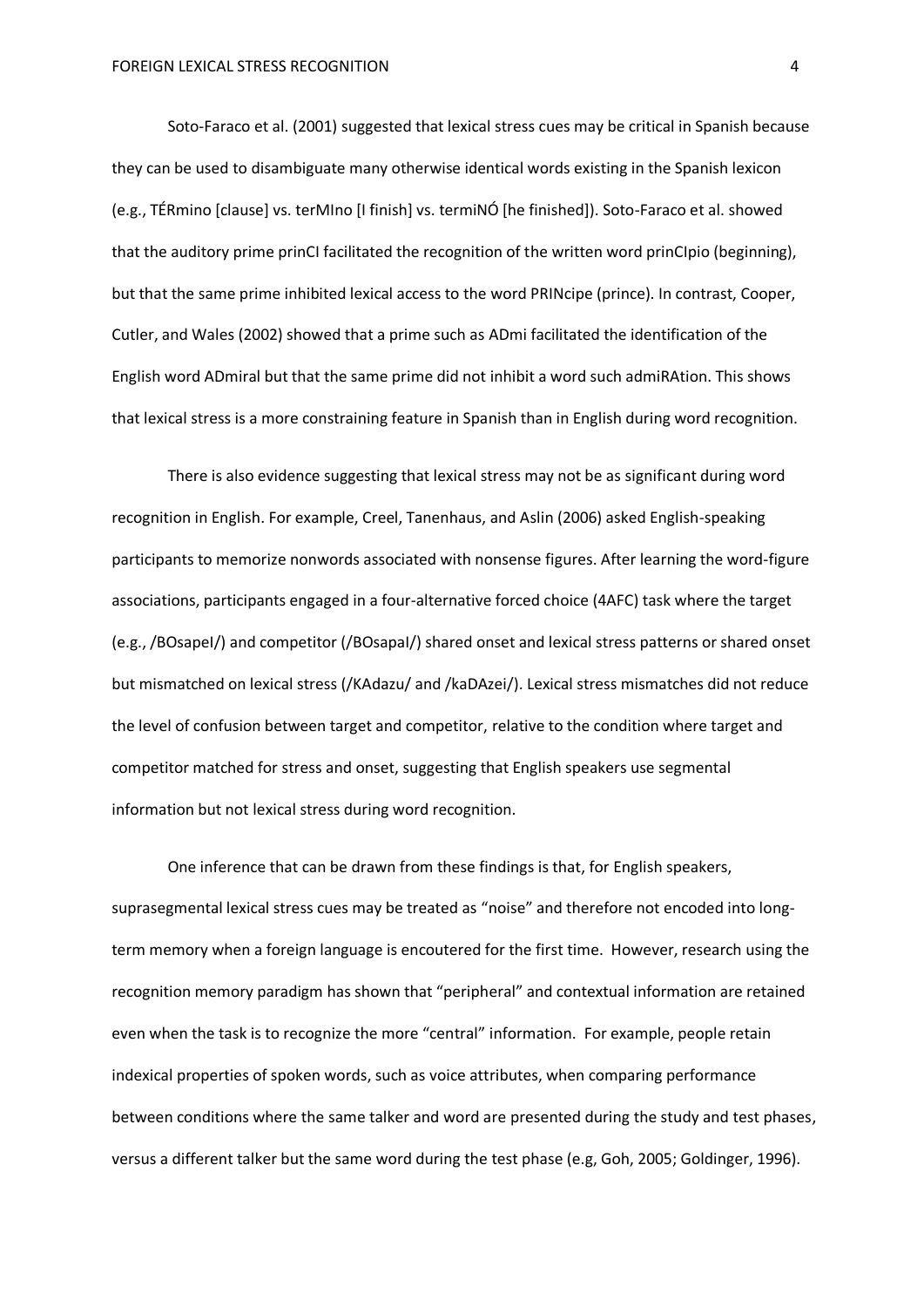Similar findings have also been found with melody recognition, where melodies with the same or a different timbre or format between study and test phases were manipulated (e.g., Lim & Goh, 2012, in press; Peretz, Gaudreau, & Bonnel, 1998). In all cases, the *same* condition, whether it is talker, timbre, or format, elicited more *yes* responses (i.e., the stimuli were recognised as previously studied) than did the different (or *opposite*) condition during recognition, suggesting that these features are retained in memory.

The focus of the present study is on whether English speakers encode pitch and intensity cues when they memorize Spanish words. Note that, in Spanish, the quality and duration of the vowel is the same in stressed and unstressed syllables. Thus, vowel quality and duration changes cannot be used to cue lexical stress. Following the design used in the previous studies on recognition memory, English speakers memorised spoken Spanish words (e.g., DUcha) and were then tested with words spoken with the same lexical stress (i.e., DUcha) or the opposite stress (i.e., duCHA). If English speakers are sensitive to the suprasegmental cues of pitch and intensity, they should retain the lexical patterns of the studied Spanish words and be able to discriminate DUcha from duCHA. However, what would happen when English speakers are requested to study cognate words that differ in lexical stress between English and Spanish (e.g., LOcal and loCAL, respectively)? Would they remember loCAL (correct in Spanish) or LOcal (incorrect in Spanish, but correct in English)? Since the retention of foreign lexical stress cues may be dependent on word-form similarity with the native language, it is important to also consider the similarities and differences between English and Spanish word forms and the potential influences on recognition performance.

#### **Native language influences**

English and Spanish differ in lexical stress distributions. In English, stress tends to fall on the first syllable of a word (Arciuli & Cupples, 2006; Cutler & Carter, 1987; Jusczyk, Houston, & Newsome, 1999); hence, English has a relatively fixed trochaic-stress pattern (Van Donselaar et al., 2005). English speakers seem to be sensitive to such a distributional stress bias. For example, English-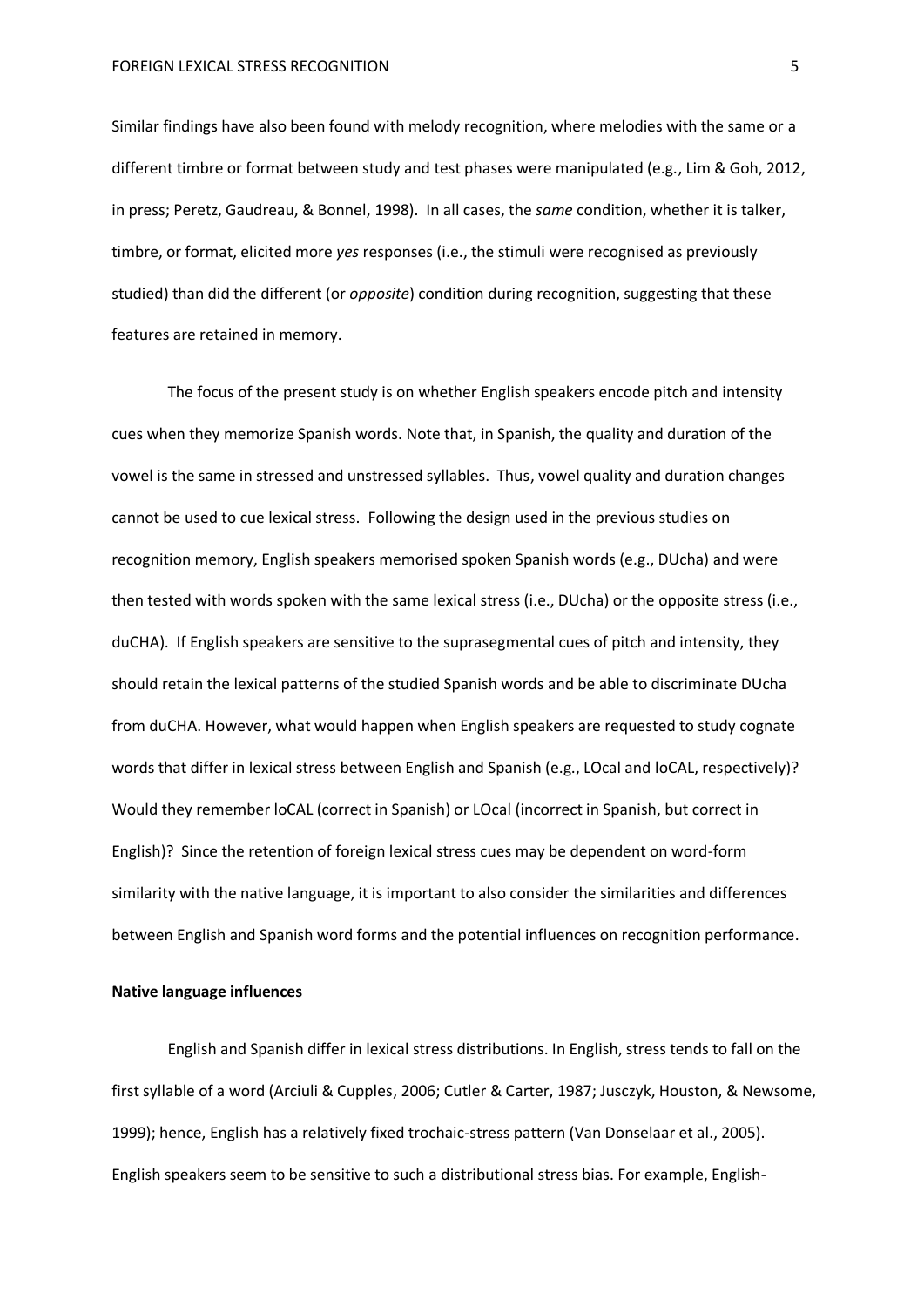#### FOREIGN LEXICAL STRESS RECOGNITION 6

speaking adults stress the first syllable of disyllabic nonwords (that simulate nouns in sentences) because 94% of disyllabic words possess trochaic stress (Kelly & Bock, 1988). Sanders, Neville, and Woldorff (2002) showed that English-speakers spotted phonemes more accurately when these were located in trochaic words; in contrast, Spanish speakers did not show this lexical stress bias.

Moreover, there are differences in the extent to which lexical stress assignment is associated with structural properties of the syllables. In English, consonant clusters in a syllable determine lexical stress (Kelly, 2004). This is not the case for Spanish. For example, the cognates *dragón* (dragon) and *cristal* (crystal) are stressed on the first syllable in English and on the second syllable in Spanish, showing that syllabic weight is not an indicator of lexical stress in Spanish. However, although lexical stress placement in Spanish words has been labeled as nonpredictable (Peperkamp et al., 2010), stress placement is not totally free in Spanish. Disyllabic nouns ending with a vowel tend to be trochaic while those ending with a consonant tend to be iambic (Archibald, 1993; Gutiérrez-Palma & Palma-Reyes, 2008). For example, cognate words such as *poni* (pony), *polo*, and *kilo*, are all pronounced with trochaic-stress in both English and Spanish, whereas words such as *actor*, *doctor*, and *local* are trochaic in English, but iambic in Spanish. Guion, Harada, and Clark (2004) showed that proficient Spanish-English bilinguals did not use syllabic structure to place lexical stress in (English) nonwords as monolingual English speakers did, and Archibald showed that native Spanish speakers were influenced by Spanish lexical stress patterns while reading English words aloud. This suggests that the structure of the first language has a strong effect on the lexical stress processing of the second language. The second research question of this study was whether or not English lexical stress patterns would affect lexical stress recognition of newly learned Spanish words.

The influence of the native language on the processing of foreign words could be directly examined by looking at the differential effects of cognate and noncognate words. Cognate words are words that have forms that are perceptually similar in different languages (De Groot & Nas, 1991). English and Spanish share multiple cognates. However, many of them differ in the position of lexical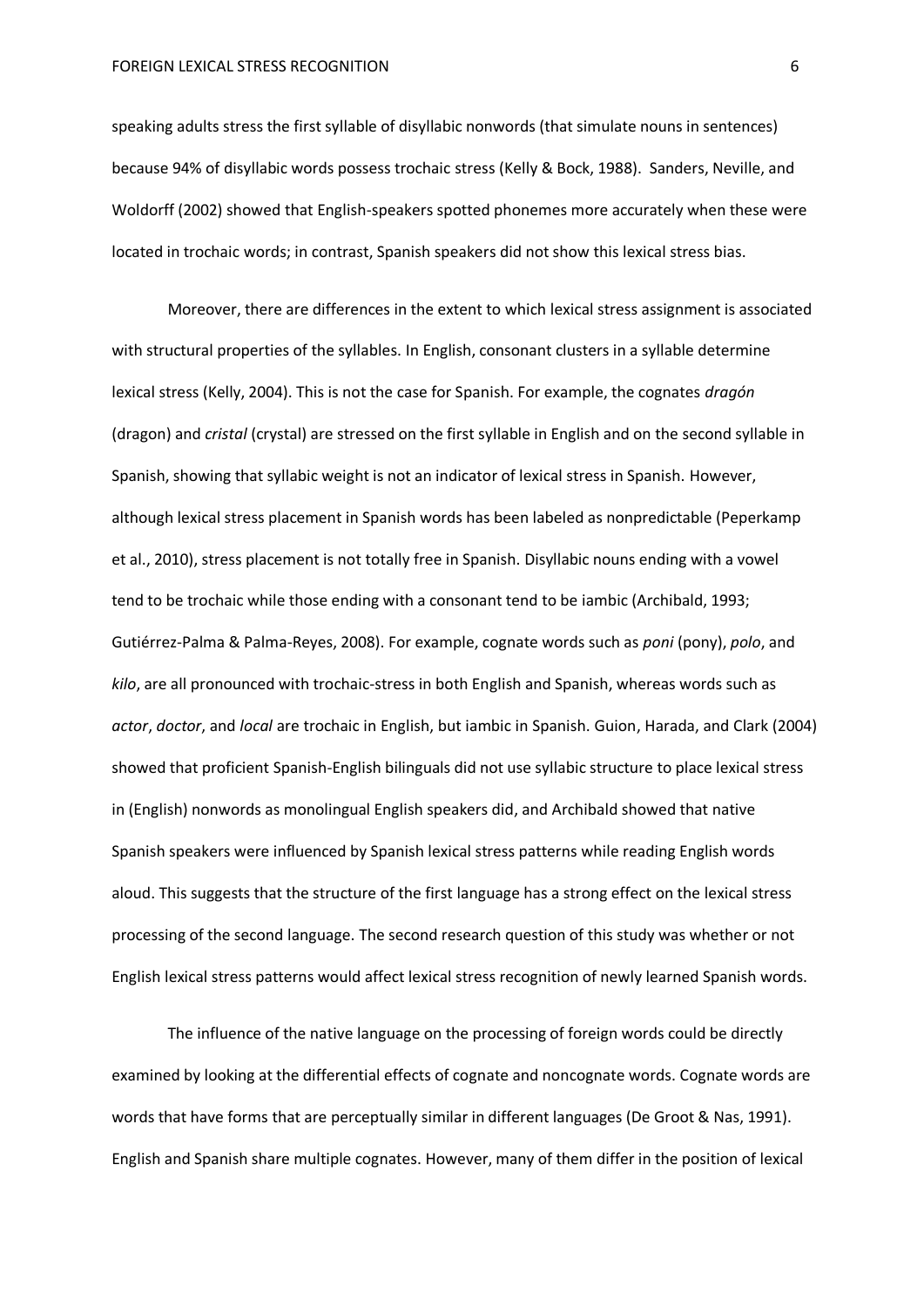stress (e.g., ACtor and acTOR, in English and Spanish, respectively). It is possible that Spanish cognate words might activate their English translations and affect the encoding and subsequent recognition of the Spanish words. Evidence for the automatic activation of cognate words in two languages was found by Strijkers, Costa, and Thierry (2010), who used electroencephalography measures to examine cognate and word frequency effects during the course of lexical access. Spanish-Catalan bilinguals and Catalan-Spanish bilinguals performed a picture naming task in Spanish. For both groups of bilinguals, cognates and high-frequency words were named faster than noncognates and low-frequency words. Cognate event-related potentials' (ERPs) amplitudes started to diverge from noncognate ERPs as early as 190 ms after picture onset. Likewise, high-frequency words departed from low-frequency words at 180 ms after picture presentation. These results led Strijkers et al. to hypothesize that, upon uttering or hearing a cognate word, both the current lexical representation and its translation are strongly activated. As a result, cognates behave like high-frequency words, since both are activated often. Moreover, they suggested that the cognate effect may just be a word frequency effect, wherein cognate words are high-frequency words and noncognates are lowfrequency words. As such, Strijkers et al.'s findings indicate that our participants may activate English translations upon hearing Spanish cognates and this may affect the extent to which foreign stress patterns are encoded and recognized. In our experiments, participants studied Spanish trochaic- and iambic-stress cognates (e.g., MANgo and soLAR, respectively). Note that all the English counterparts had trochaic stress (i.e., MANgo, SOlar). By using cognates, we investigated whether the English lexical representations could affect the memorization of the lexical stress patterns of Spanish words. We were particularly interested in observing whether Spanish words, such as loCAL, would be incorrectly recognized when the word LOcal was presented, since LOcal has the same trochaic-stress as in English.

#### **The present approach**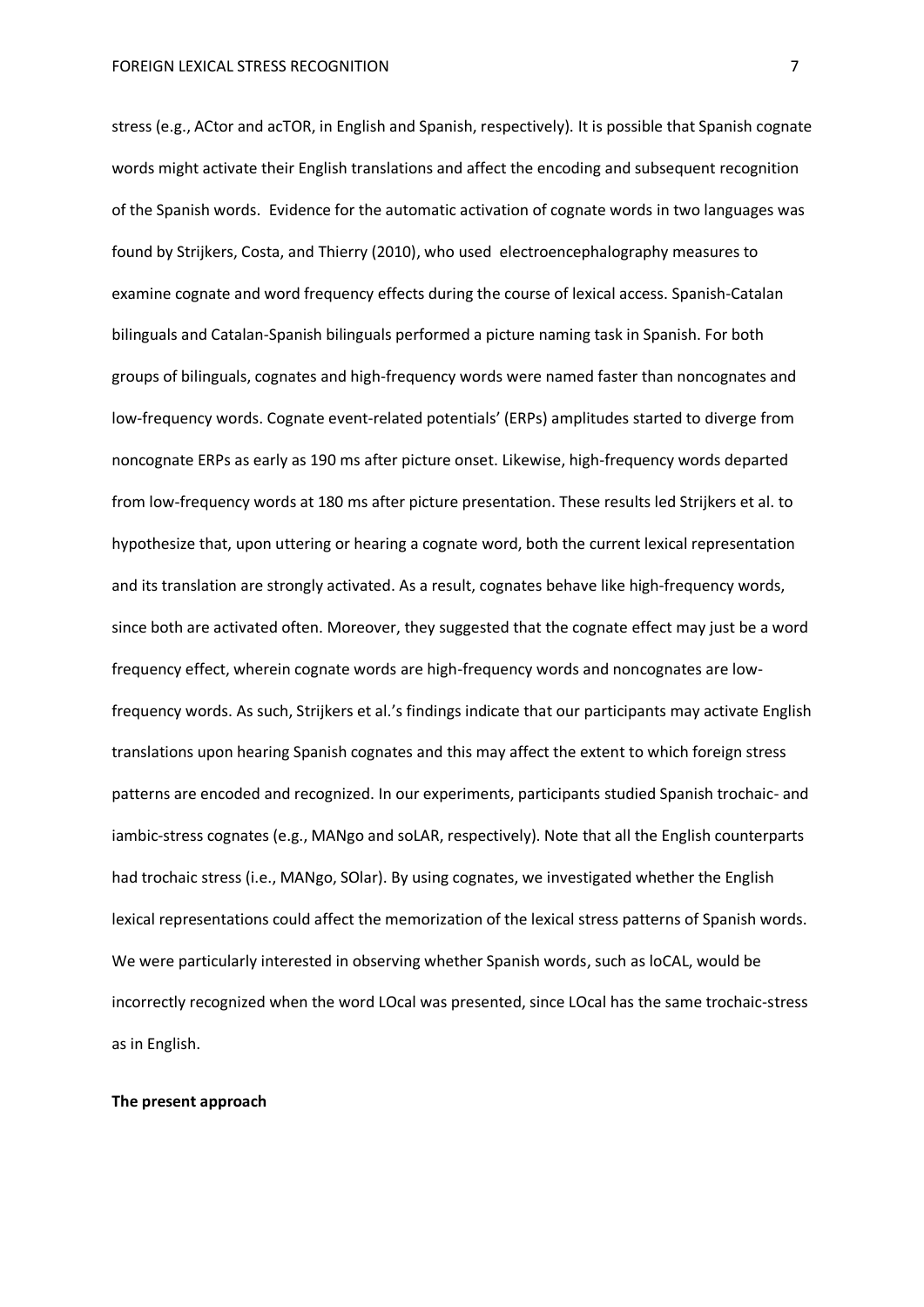The general design of the recognition memory task used in the present study is summarized in Table 1. Participants memorized Spanish cognates with trochaic (e.g., MANgo) and iambic-stress (loCAL) and noncognates with trochaic (SAStre) and iambic (viaJAR) stress. During the recognition phase, test words were presented in three conditions: same-stress, where words had the samestress patterns as were studied; opposite-stress, where the stress was switched (manGO, VIAjar); and nonstudied words (which also included cognates and noncognates, both with trochaic and iambic stress).

(Table 1 about here)

For ease of exposition, we outline the predictions for the proportion of *yes* responses here but it should be noted that the general logic should apply similarly for the analysis of response latencies too. Response latencies were measured because chronometric measurements have traditionally been used in the study of the course of lexical access (Strijkers et al., 2010). Lexical access is an automatic process, and reaction time is a better index of automatic activation processes than accuracy (Johnson & Hasher, 1987). Moreover, response latencies are capable of revealing differences between groups that are not evident using accuracy or error analyses (e.g., Ehrich & Meuter, 2009).

To determine whether foreign lexical stress is retained in memory and used in the recognition process, the critical comparisons are between performance in the same-stress and opposite-stress conditions. If lexical stress is used, the proportion of *yes* responses in the samestress condition should be higher than that in the opposite-stress condition. However, if the foreign stress is not used, there should be no difference between the same-stress and opposite-stress conditions, since the segmental information is the same in these two conditions.

The extent to which there is a native-language (English) bias on lexical stress processing will be examined by the pattern of results with respect to the cognates and noncognates and words with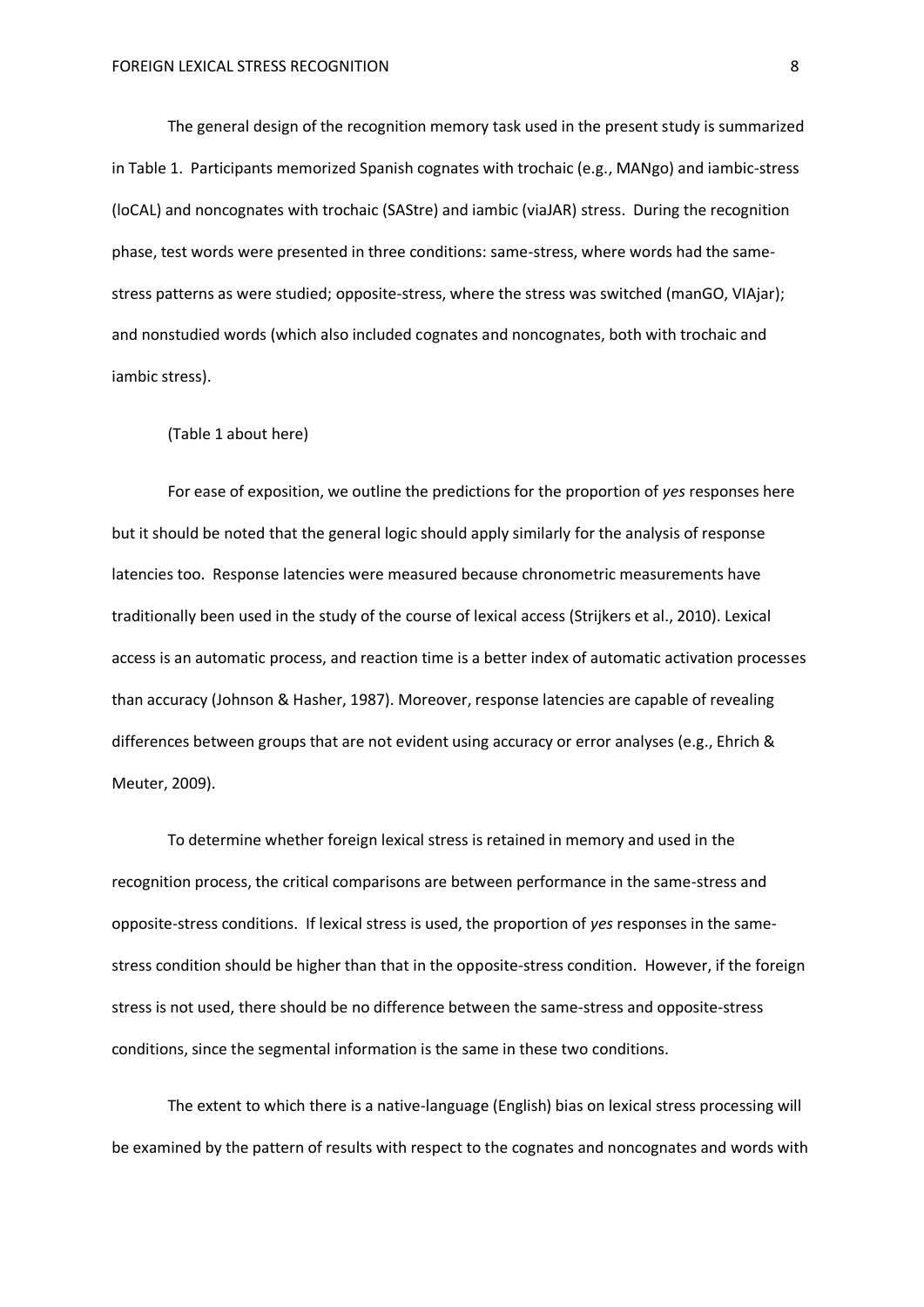trochaic and iambic stress. If activation of the English lexical representation influences the recognition process, *yes* responses to cognates should be higher and quicker than noncognates, because cognates have an existing lexical representation and a higher word frequency than the (newly learned) noncognates (Strijkers et al., 2010). Similarly, if English suprasegmental similarity has an influence, *yes* responses should be higher and quicker to trochaic words than to iambic words. Additionally, if both segmental and suprasegmental similarity interact, the strongest influence might be expected for trochaic cognates, since these are the closest match with English words.

Two experiments were originally conducted, but they are presented as a single study, since the general pattern of results was similar across both studies. The difference and motivation for the two experiments are described in the procedure subsection below.

#### **Method**

### **Participants**

A total of 134 students from the National University of Singapore who were native Singapore-English speakers participated for course credit or as volunteers. As a requirement of the country's education system, most of them were also bilingual in Mandarin Chinese. All reported no hearing impairment and had not studied Spanish or another Romance language. Fifty of these participants did not do the main experiments but participated in tasks for stimuli selection, as described below. The rest participated in the two main experiments, with 42 in each one.

#### **Materials**

An initial list of 355 Spanish words made of cognates and noncognates that were disyllabic, and contained from four to seven phonemes, were obtained by consulting Spanish dictionaries. The words were digitally recorded in 16-bit mono, 44.1 kHz, .wav format, and root-mean-square amplitude levels were normalized across items. Words were spoken by a female native Castilian-Spanish speaker.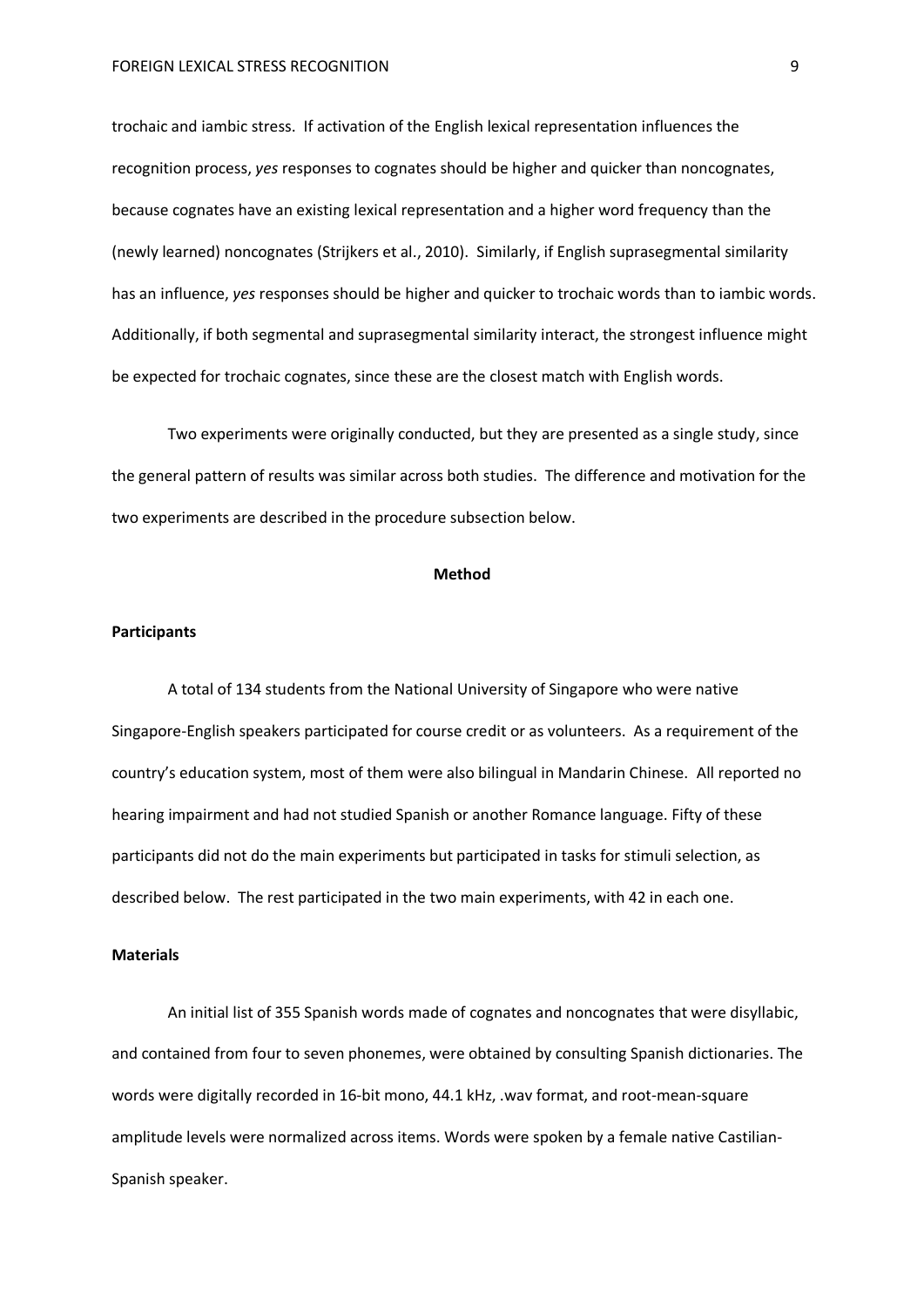Twenty-one participants listened to the list of words and were asked to guess their meaning according to its phonological similarity with any known English word. Whenever a Spanish word reminded them of an English word, they were asked to type the English word on the keyboard; otherwise, they were to type "x" to indicate its lack of similarity with any known English word. This was done to assess the proportion of participants who perceived the words as cognates and noncognates. We selected only those cognate words that could be matched with their corresponding English counterparts (e.g., mango) reliably. The mean correct matching rate between Spanish cognates and the intended English counterparts that were chosen was 90% (*SD* = 6). Additionally, 20 different participants were asked to rate the chosen cognate words for familiarity on a 7-point scale (with 7 indicating that the participant knows the meaning of the word). The average rating was 6.89 (*SD* = 0.12). So, the selected cognate words were clearly associated with well-known English words. Conversely, noncognates (e.g., mujer) were chosen such that most participants responded "x" (*M* = 90%, *SD* = 6) when asked about their similarity to English words. Noncognates were reliably nonwords to the participants.

The selected stimuli consisted of 72 Spanish words (18 trochaic-stress cognates, 18 iambicstress cognates, 18 trochaic-stress noncognates, and 18 iambic-stress noncognates [see the Appendix]). Note that all the English cognate counterparts (e.g., MANgo, LOcal) had trochaic stress, which was confirmed by checking against the MRC (Wilson, 1988) and CELEX (Baayen, Piepenbrock, & Van Rijn, 1993) databases. Hence, if the participants had studied the Spanish word loCAL (iambicstress) but recognized the incorrect word LOcal (trochaic-stress, as in English) as a studied word, it could be argued that they disregarded the Spanish lexical stress pattern and were biased toward the English pattern.

For each of the 72 words, three tokens were recorded by the same Spanish speaker who recorded the original 355 words. The first token (e.g., POni) was used in the study phase of the experiment. The second token was pronounced with the same lexical stress as the first token, and it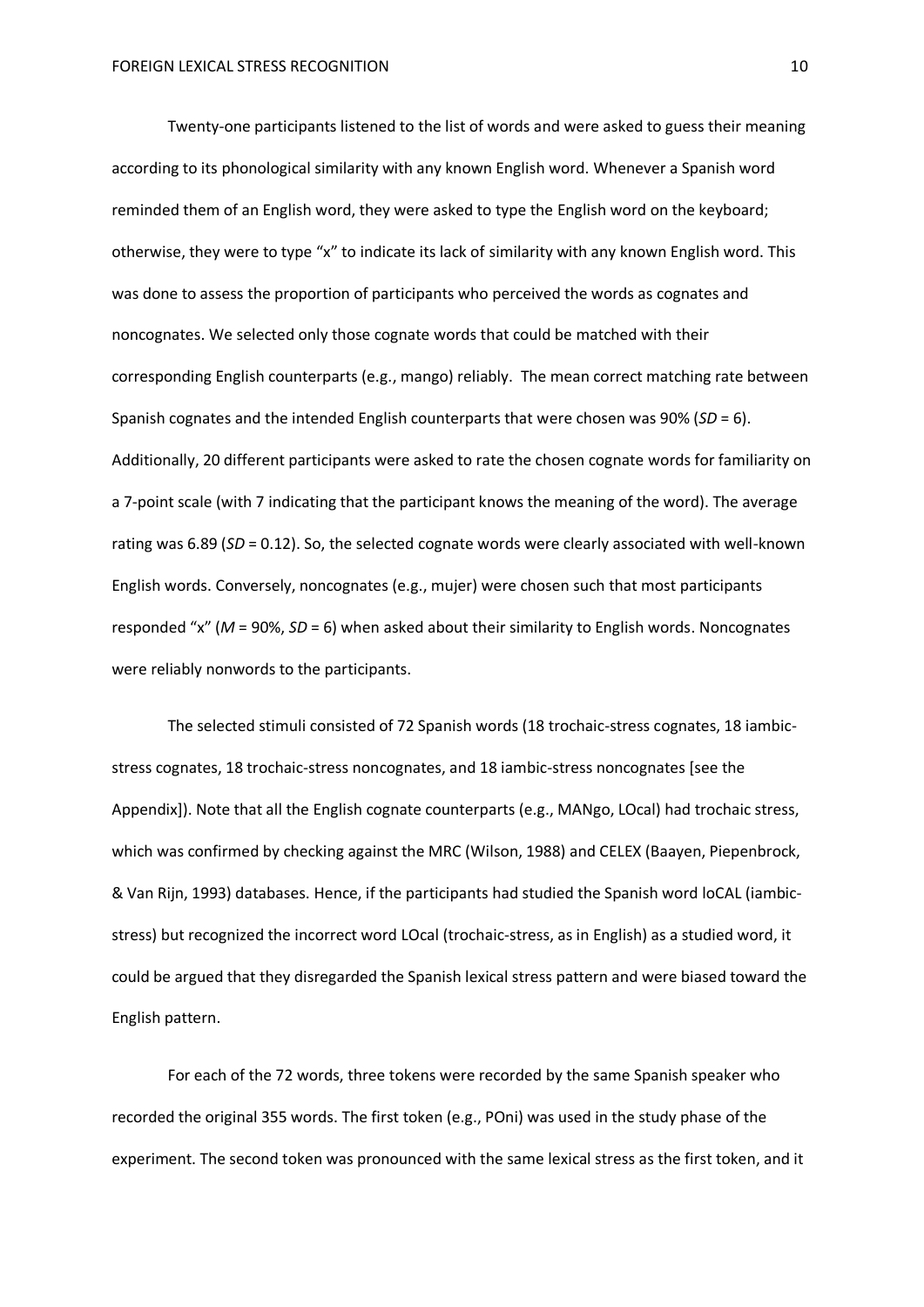was used in the recognition phase (POni). Different tokens for each word were necessary in order to create tokens that were not physically identical to each other in the study and recognition phases. The third token was pronounced with opposite lexical stress (poNI) and was also used in the recognition phase.

In order to ensure that the intended lexical stress of the selected words was perceived properly, 9 different participants heard the words of the first token and indicated the stressed syllable of each word by typing 1 (first part of the word) or 2 (last part of the word). For example, the correct response for SAStre is 1. Across all words, the average correct stress assignment was .78 (*SD* = .16). There were no differences between the correct attribution of lexical stress for cognates (*M* = .76, *SD* = .18) and noncognates (*M* = .80, *SD* = .15), as shown by a between-subjects analysis by items, *F*(1,71) = 1.08, *MSE* = .03, *p* = .30. The second and third tokens were not subjected to the lexical stress identification task. However, we measured pitch and intensity levels (as in Peperkamp et al., 2010; Reinisch, Jesse, & McQueen, 2010, 2011) and found that words' stressed syllables had higher pitch and intensity than did unstressed syllables in all three tokens (see the analyses below). Table 2 shows the characteristics of the vowels in stressed and unstressed syllables of the three spoken tokens.

#### (Table 2 about here)

For all acoustic measures, separate comparisons were made between the first and second tokens, and between the first and third tokens. This was done to show that for lexical stress, the first token used in the study phase was similar to the second token but differed from the third token used in the test phase, as intended by the experimental manipulations.

**Pitch.** The average pitch between the first and second tokens was very similar, *F*(1, 71) = 2.62, *MSE* = 250.69, *p* = .11, and both had stressed syllables higher in pitch than did unstressed syllables, *F*(1, 71) = 80.76, *MSE* = 972.63, *p* < .001. No interaction between tokens and syllabic-stress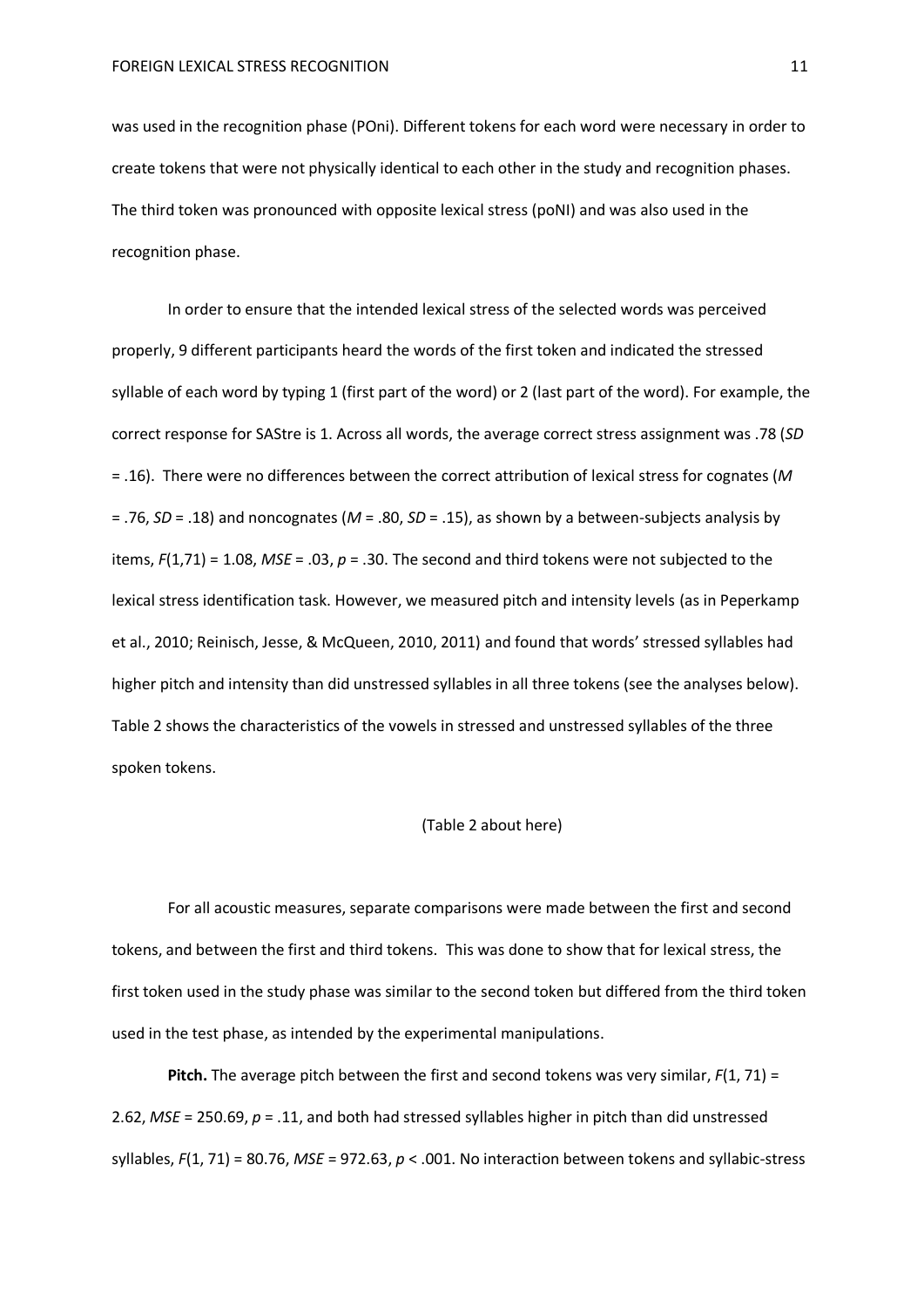was found,  $F(1, 71) = 2.67$ , *MSE* = 259,  $p = .11$ , which indicates that the first and second tokens were similar in terms of pitch differences between stressed and unstressed syllables. The comparison between the first and third tokens revealed a significant interaction, *F*(1, 71) = 150.93, *MSE* = 464.52, *p* < .001. Simple effects indicated that the syllables of the first token were opposite in stress to the corresponding syllables of the third token (all *p*s < .001), as intended. For example, *pan* in PANda was higher in pitch than *pan* in panDA, and *da* in PANda was lower in pitch than in panDA.

**Intensity.** The average loudness of the words in the first and second tokens was statistically equal, *F* < 1. Stressed syllables were louder than unstressed syllables, *F*(1, 71) = 14.98, *MSE* = 60.28, *p* < .001. No interaction between tokens and intensity levels in stressed and unstressed syllables was found,  $F$  < 1. In contrast, a significant interaction indicated that the syllables of the first and third tokens differed as intended, *F*(1, 71) = 26.16, *MSE* = 20.36, *p* < .001. Simple effects analyses showed that unstressed syllables of the first token (*da* in PANda) were softer than their counterpart in the third token (*da* in panDA), *p* < .001, and stressed syllables in the first token (*pan* in PANda) were marginally louder than those in the third token (*pan* in panDA), *p* = .06.

**Duration.** The duration analyses showed that the first and second tokens had similar syllabic durations (all *p*s > .16). The comparison between the first and the third tokens showed that the words had the same average duration,  $F < 1$ . However, there was a significant effect of syllabic duration, *F*(1, 71) = 6.26, *MSE* = .01, *p* = .02, and a significant interaction between token and syllable, *F*(1, 71) = 83.80, *MSE* = .00, *p* < .001. Simple effects revealed no differences in duration between stressed and unstressed syllables within the words of the first token, *p* = .19, but a significantly longer duration in stressed syllables than in unstressed syllables in the third token, *p* < .001. Ideally, third tokens should have had vowels of similar duration across stressed and unstressed syllables, as in the first and second tokens. Potential implications will be discussed in the Discussion section.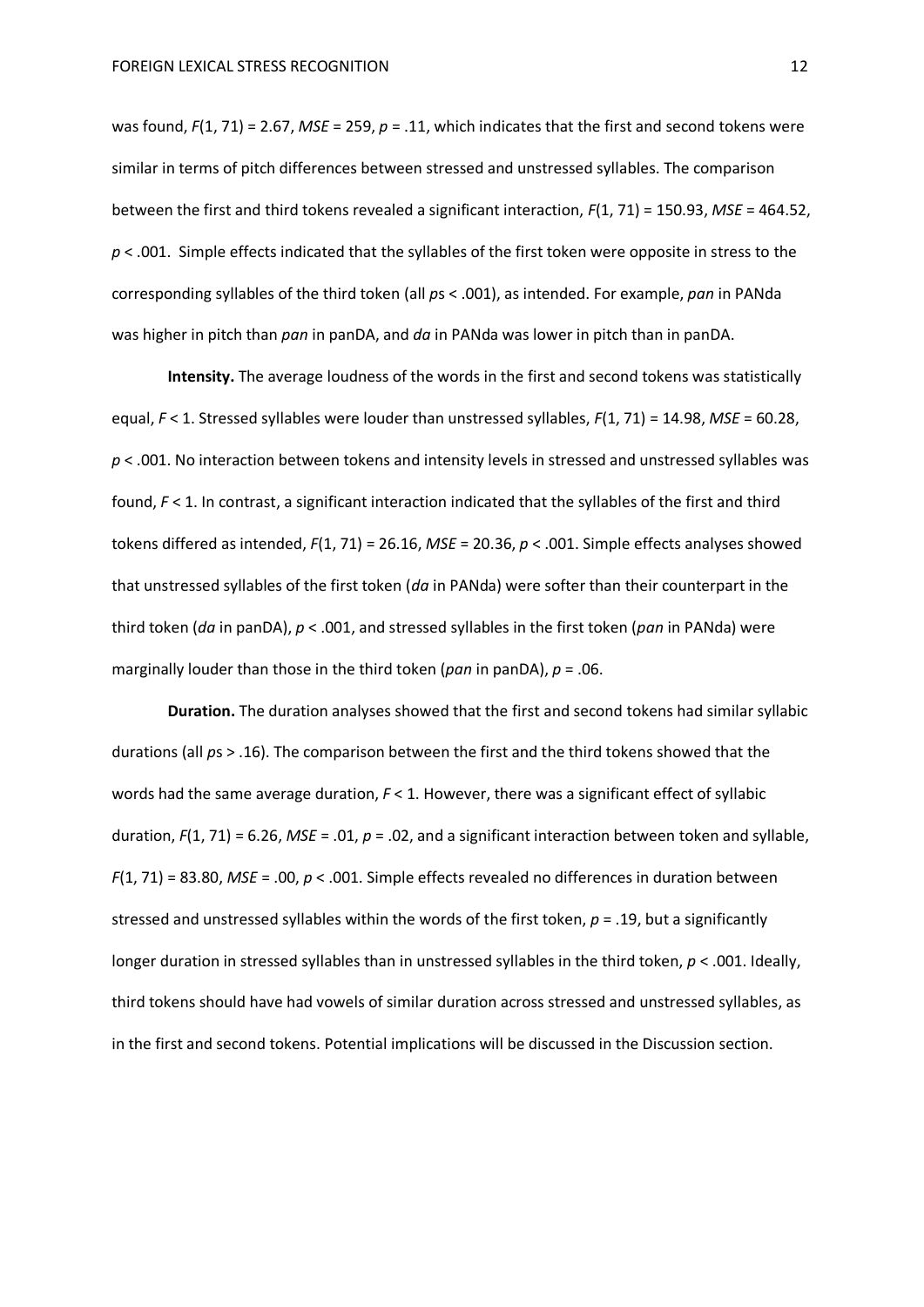### **Design and Procedure**

The 72 stimuli were randomly assigned to three lists of 24 words each. Each list was made of 12 cognates (s6 with trochaic stress, and 6 with iambic stress) and 12 noncognates (6 with trochaic stress, and 6 with iambic stress).

In the experiments, two out of the three lists of words were used in the study phase (i.e., 48 words). Then the 48 studied words were presented in the recognition phase: 24 words had the same lexical stress patterns as in the study phase (same-stress condition), and 24 studied words had the opposite lexical stress (opposite-stress condition). The unused list of 24 words was included in the test phase as new words (nonstudied-words condition). The three lists had half of their cognates and noncognates pronounced with trochaic stress and the other half with iambic stress. The three lists of words were rotated across the study and recognition phases, using a balanced Latin-square procedure, and each participant was assigned randomly to one of six versions of the experiment.

The experiment was programmed in E-prime 1.2. The instructions in the study phase requested participants to memorize 48 words, one by one, and to focus on each presentation. They were also asked not to rehearse previous trials. This was to avoid subvocal rehearsal of previous words that could interfere with the encoding of the word currently being heard. Participants were not informed about the purpose of the experiment. English translations of the Spanish words were not provided.

The words were presented binaurally through Beyerdynamic DT150 headphones. The order of word presentation in both the study and recognition phases was randomized for each participant. In the study phase, each word (total 48) was repeated thrice sequentially, with 1 second between repetitions and 3 seconds between different words. In the recognition phase, participants heard each word once (72 in total). Upon hearing a word, a message on the screen asked the participants to indicate as quickly and accurately as possible whether they had studied that word or not. Participants used a PST Serial Response Box (Schneider, Eschman, & Zuccolotto, 2002), with the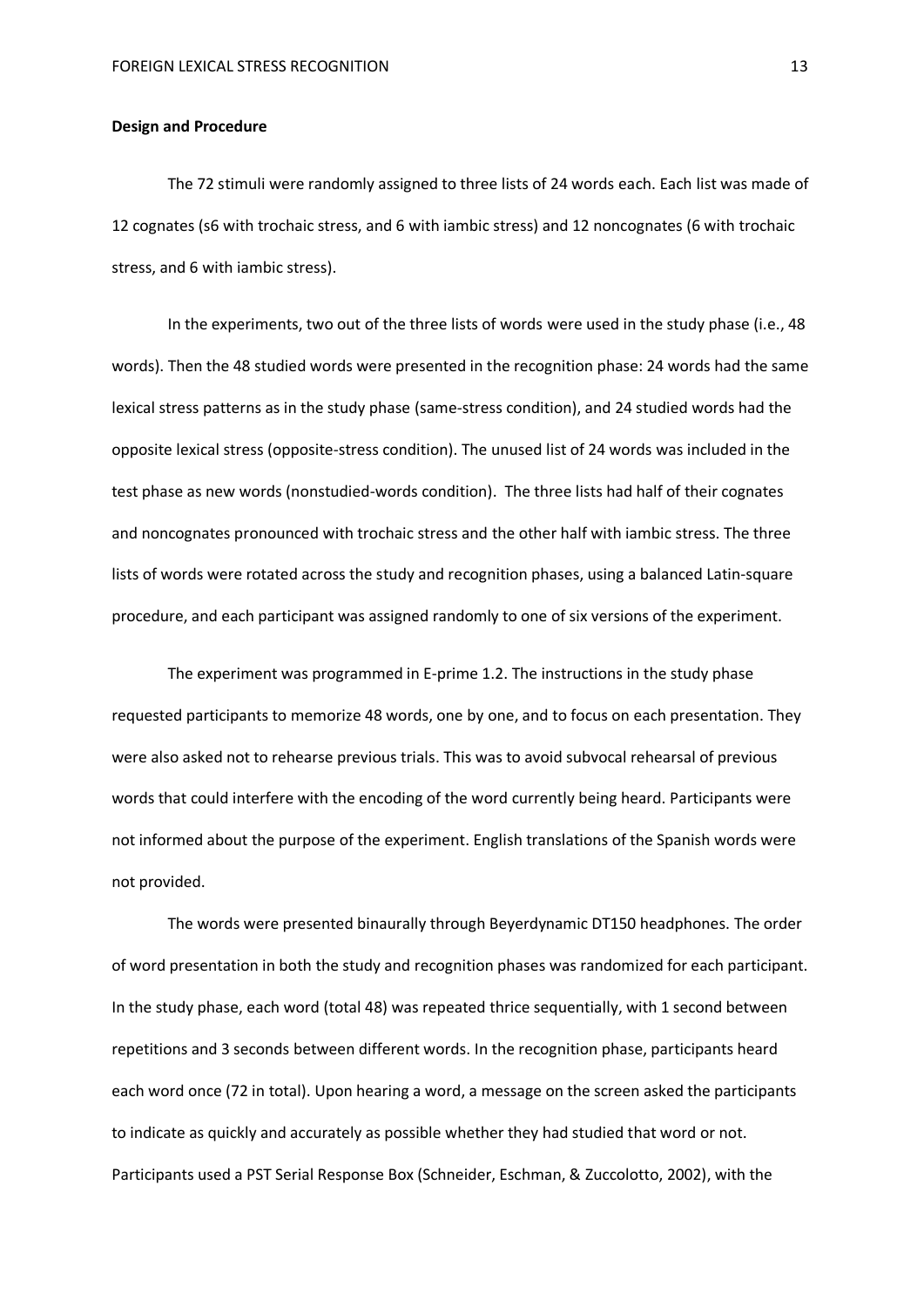right-most button labeled YES, and the left-most button labelled NO. Participants were asked to press YES if the word was presented during the study phase *and* it was pronounced exactly as it was presented during the study phase. They were instructed to press NO if the word was studied *but*  sounded different *or* if the word was not studied before. No information about how different the word could sound, or about lexical stress changes, was provided.

Although the standard recognition memory paradigm is to have *yes* responses for half the trials, the present design has *yes* responses on only one-third of the trials. However, this categorization of a *yes* response is relative to only one specific hypothesis - that participants are able to use lexical stress during discrimination and, hence, the response for the opposite-stress condition should be *no*. If the competing hypothesis that they are unable to do so is correct, then *yes* responses would be expected for two thirds of the trials, since the expected response would be *yes* for the opposite-stress condition. As the nature of the responses in the opposite-stress condition is the precise empirical question that is being tested, it was important to ensure that the number of trials in same-stress (*yes* response expected under both hypotheses) and nonstudied (*no* response expected) conditions are equal to prevent bias in these two conditions that would serve as the basis for comparison with performance in the critical opposite-stress condition.

During the debriefing in Experiment 1, many participants commented that they had expected segmental changes (such as changes in some vowels or consonants) when they were informed, in the recognition phase, that they were about to hear words presented during the study phase, *but some of them sounded different*. In fact, all the participants reported being unaware of lexical stress changes. Experiment 2 was run to ensure that participants were aware of the importance of lexical stress when performing the recognition task. At the beginning of the recognition phase, participants were explicitly informed that the lexical stress for some of the studied words had been changed, and that this change meant that the word was not a studied word. One example was given with a cognate word not used during the study phase: If the word moRAL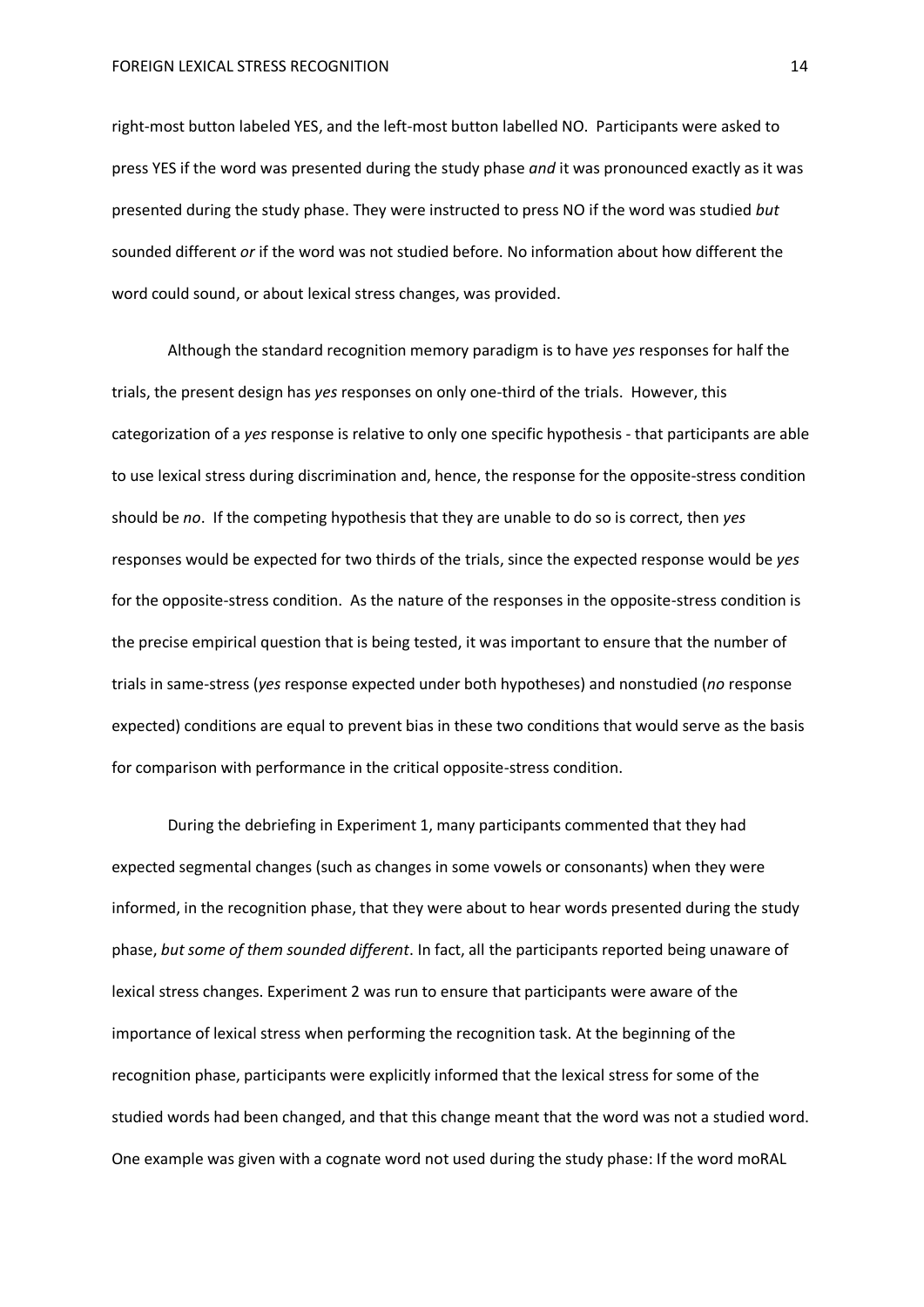was presented during the study phase, but they heard MOral during the test phase, they had to press NO in the response box because the stress of the word was different and, thus, it did not sound exactly the same as it was studied. Information about the lexical stress changes was provided *only* during the recognition phase and not during the study phase.

#### **Results**

Unless otherwise stated, for all analyses, we conducted an omnibus four-way ANOVA with Experiment (1, 2) as the between-subjects factor, and word type (cognate, noncognate), stress type (trochaic, iambic), and condition (same stress, opposite stress, nonstudied) as within-subjects factors. Significant main effects are reported, but when these are qualified by higher-order interactions, the interpretations were based on the latter in terms of the implications for the expected outcomes listed in the introduction.

### **Proportion of** *yes* **Responses**

Table 3 summarizes the *yes* response data.

A main effect of Word-type, *F*(1, 82) = 125.62, *MSE* = .05, *p* < .001, and a main effect of Condition, *F*(2, 164) = 530.13, *MSE* = .05, *p* < .001, were found. These were qualified by three significant interactions which we interpret below.

#### (Table 3 about here)

The word type x condition interaction, *F*(2, 164) = 63.38, *MSE* = .04, *p* < .001, provided evidence for the encoding of foreign lexical stress and the influence of English word-form similarity. For cognate words, planned comparisons showed more *yes* responses in the same-stress (*M* = .83) than in the opposite-stress (*M* = .72) condition, *F*(1, 83) = 21.08, *MSE* = .02, *p* < .001, which were, in turn, higher than in the nonstudied (*M* = .14) condition, *F*(1, 83) = 1054.83, *MSE* = .03, *p* < .001. For noncognates, there were more *yes* responses in the same-stress (*M* = .59) than in the opposite-stress (*M* = .43) condition,  $F(1, 83) = 39.56$ ,  $MSE = .06$ ,  $p < .001$ , which were in turn higher than the nonstudied ( $M =$ .17) condition, *F*(1, 83) = 357.27, *MSE* = .03, *p* < .001. These patterns of results for both cognates and noncognates suggest that foreign lexical stress was encoded in memory. If participants had used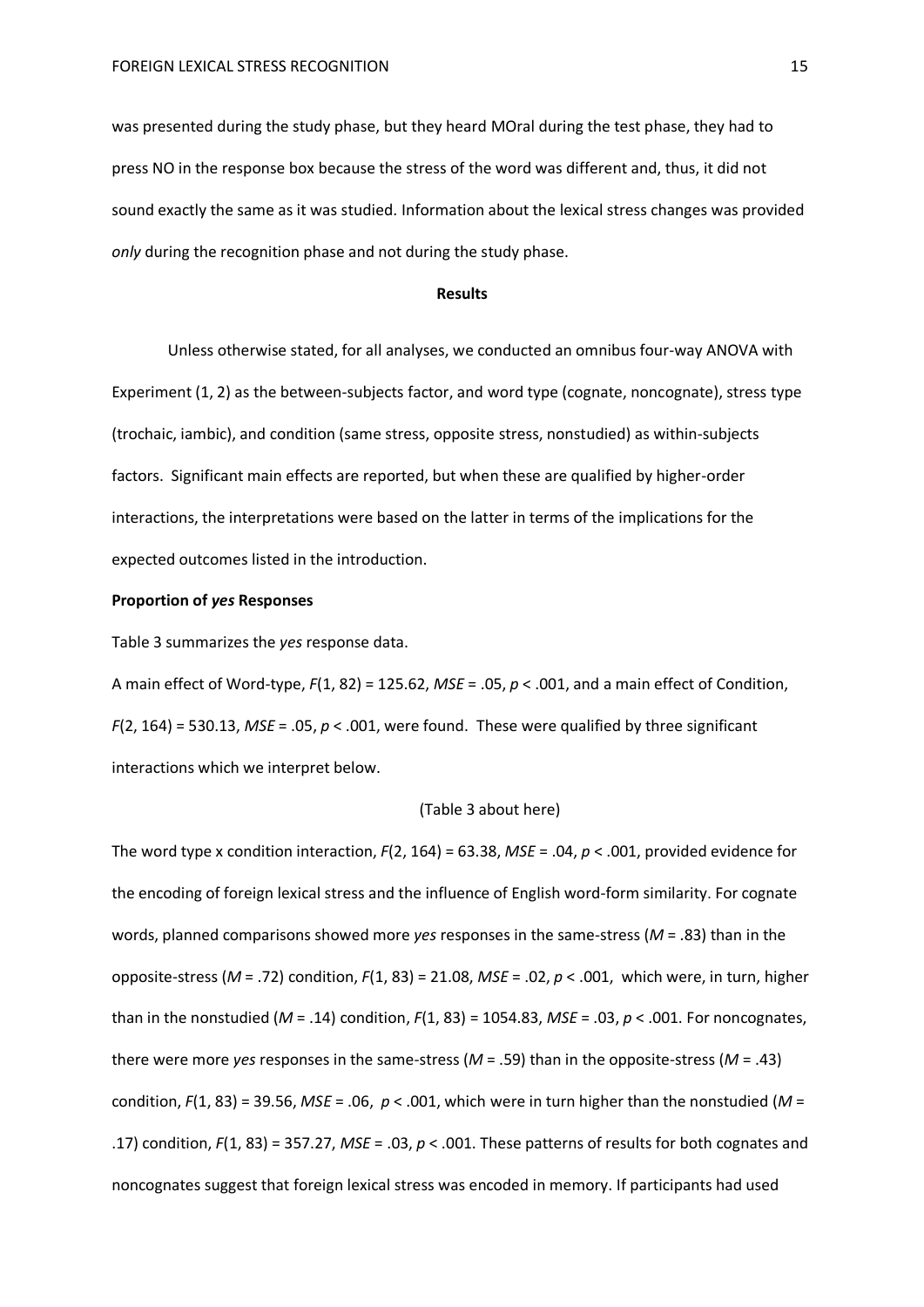only segmental information in the recognition process, there would not be a difference between the same-stress and opposite-stress conditions.

The rest of the comparisons examined the proportion of *yes* responses between cognates and noncognates at each condition. Cognates had more *yes* responses than noncognates in the same-stress, *F*(1,83) = 93.23, *MSE* = .02, *p* < .001, and opposite-stress, *F*(1, 83) = 114.74, *MSE* = .03, *p* < .001, conditions. However, in the nonstudied condition, the proportion of *yes* responses was equal for cognates and noncognates, *F*(1, 83) = 2.24, *MSE* = .01, *p* = .14, and this was the reason for the interaction effect, as is illustrated in the left panel of Fig. 1. These results suggest that similarity with English word forms increased *yes* responses.

### (Figure 1 about here)

A significant stress type x condition interaction, *F*(2, 164) = 3.52, *MSE* = .04, *p* = .03, as depicted in the right panel of Fig. 1, provided further evidence that lexical stress was encoded in memory. For trochaic words, planned comparisons showed more *yes* responses in the same-stress (*M* = .72) than in the opposite-stress (*M* = .58) condition, *F*(1, 83) = 27.34, *MSE* = .03, *p* < .001, which were, in turn, higher than in the nonstudied (*M* = .13) condition, *F*(1, 83) = 743.05, *MSE* = .03, *p* < .001. For iambic words, there were more *yes* responses in the same-stress (*M* = .70) than the opposite-stress (*M* = .57) condition, *F*(1, 83) = 41.15, *MSE* = .03, *p* < .001, which were in turn higher than in the nonstudied (*M* = .18) condition, *F*(1, 83) = 536.20, *MSE* = .03, *p* < .001.

There was also an experiment x word type interaction, *F*(1, 82) = 9.85, *MSE* = .05, *p* = .002. This interaction was driven by the finding that while cognates had equal *yes* response rates across Experiments 1 (*M* = .57) and 2 (*M* = .55), *F* < 1, there were more *yes* responses for noncognates in Experiment 2 (*M* = .43) than in Experiment 1 (*M* = .36), *F*(1, 82) = 6.18, *MSE* = .02, *p* = .02. However, the cognate response rates were all higher than the noncognate responses across both Experiment 1, *F*(1, 41) = 111.25, *MSE* = .01, *p* < .001, and Experiment 2, *F*(1, 41) = 29.34, *MSE* = .01, *p* < .001. No other main effects or interactions were significant. The lack of an experiment x condition interaction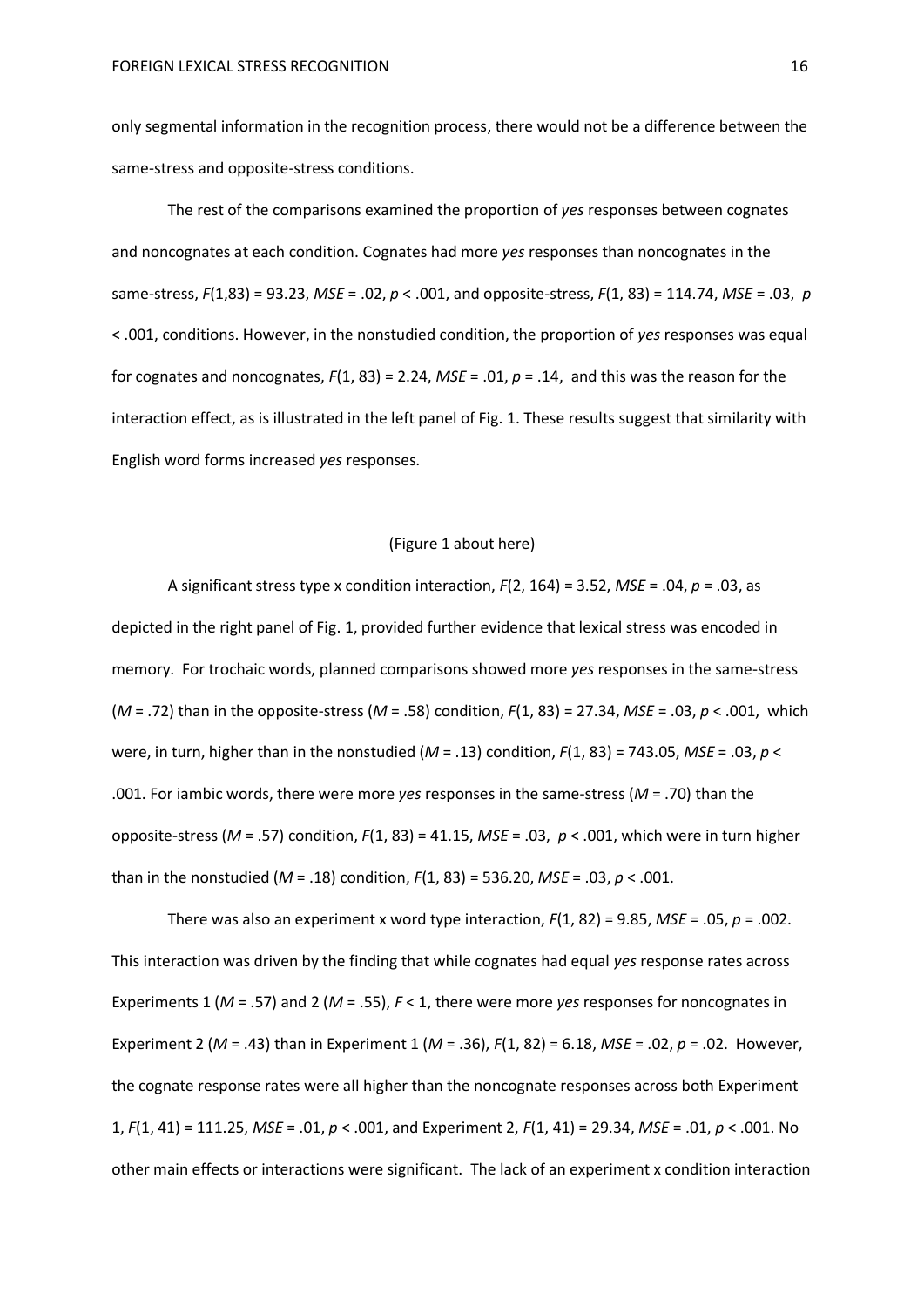and any higher-order interactions involving these independent variables suggest that awareness of the lexical stress manipulation did not have an effect on the encoding of foreign lexical stress.

#### **Latencies for** *yes* **responses**

The analysis of response latencies was meant to study lexical access to memorised words. Hence, latencies were analyzed only for *yes* responses in the same-stress and opposite-stress conditions, since the words in the nonstudied condition were never memorized. There were also very few *yes* responses for the nonstudied conditions.

#### (Table 4 about here)

Table 4 summarizes the data. Latencies exceeding 2.5 *SD*s from each participant's respective means were removed (5.7 % of data).

There were main effects of word type, *F*(1, 66) = 37.80, *MSE* = 75724.18, *p* < .001, Stresstype, *F*(1, 66) = 18.93, *MSE* = 20598.37, *p* < .001, and Condition, *F*(1, 66) = 4.58, *MSE* = 51805.87, *p* = .04. These were qualified by two significant interactions involving the word type factor. Both interactions provided evidence for the influence of English word-form similarity.

As is illustrated in the left panel of Fig. 2, the word type x condition interaction, *F*(1, 66) = 4.32, *MSE* = 30,551.12, *p* = .04, was driven by the finding that for cognates, latencies did not differ between the same-stress (*M* = 1,288) and opposite-stress (*M* = 1,299) conditions, *F* < 1, while for noncognates, same-stress (*M* = 1,402) was faster than opposite-stress (*M* = 1,475), *F*(1, 68) = 6.50, *MSE* = 25,745.86, *p* = .01. This suggests that when the word-forms were not similar to English, processing was disrupted by foreign stress patterns that were the opposite to what was studied, which is evidence for the encoding of foreign lexical stress. For both same-stress, *F*(1, 79) = 32.60, *MSE* = 16,076.20, *p* < .001, and opposite-stress, *F*(1, 70) = 29.06, *MSE* = 36,723.92, *p* < .001, conditions, there were faster responses for cognates than for noncognates, suggesting that similarity to English word forms facilitated processing.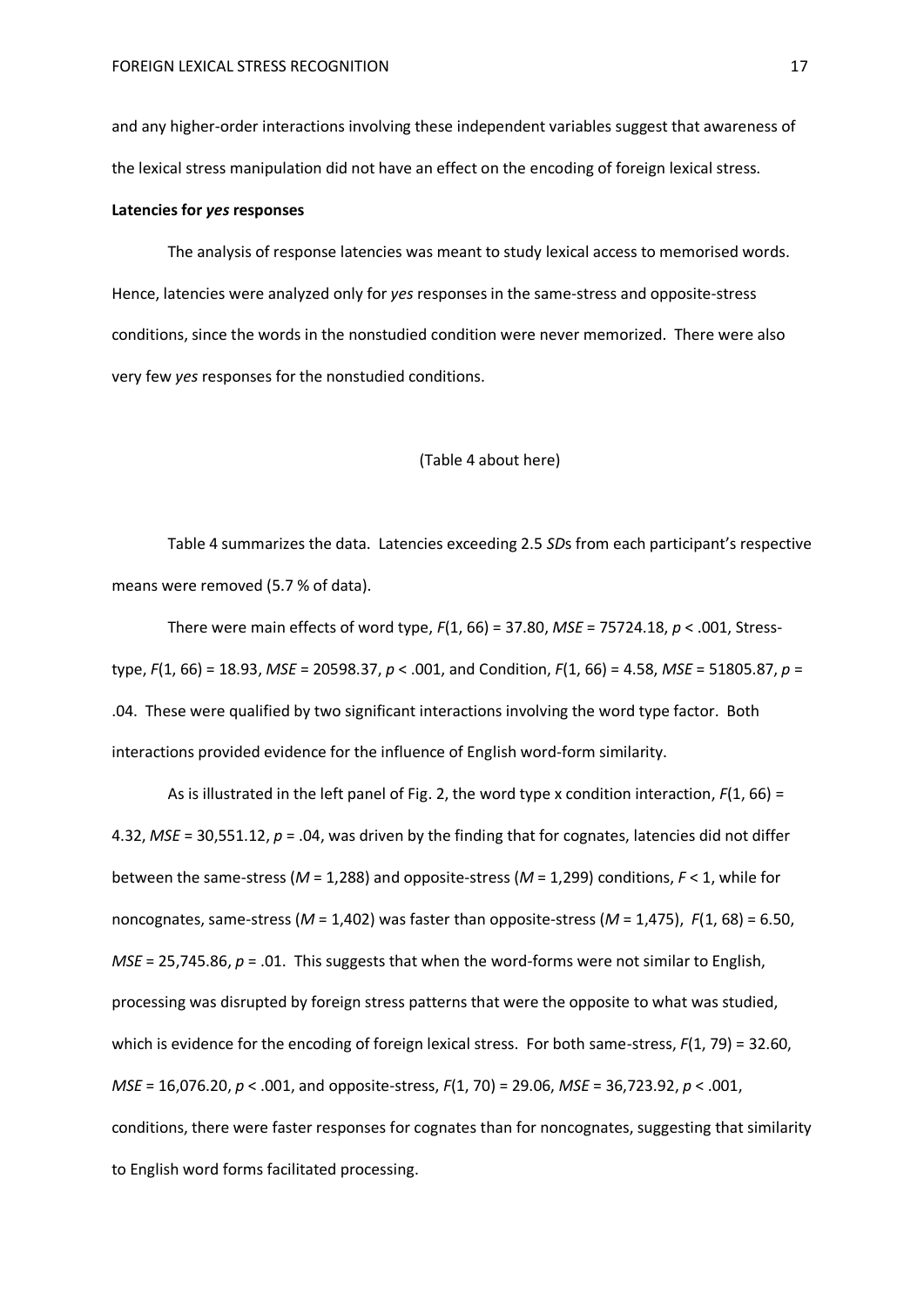#### (Figure 2 about here)

As is illustrated in the right panel of Fig. 2, the word type x stress type interaction, *F*(1, 66) = 19.03, *MSE* = 38,602.68, *p* < .001, was driven by the finding that for noncognates, latencies did not differ between trochaic (*M* = 1,448) and iambic (*M* = 1,428) words, *F* < 1, while for cognates, trochaic words (*M* = 1,229) were responded to faster than iambic words (*M* = 1,356), *F*(1, 81) = 45.16, *MSE* = 13,039, *p* < .001. This suggests that maximal similarity to English word forms in terms of both segmental and suprasegmental features facilitated processing. For both trochaic words, *F*(1, 74) = 52.43, *MSE* = 31302.85, *p* < .001, and iambic words, *F*(1, 73) = 6.74, *MSE* = 22249.99, *p* = .001, there were faster responses for cognates than for noncognates, again suggesting that English word form similarity facilitated processing. No other main or interaction effects were significant.

#### **Discrimination and criterion measures**

Table 5 summarizes the *d*' and *C* scores. The former measures how well participants were able to discriminate old from new words. The latter measures the tendency to respond old or new. The present design had one hit rate (*yes* responses in the same-stress condition) and two false alarm rates (*yes* responses in the opposite-stress and nonstudied conditions). Therefore, two *d'* scores could be computed. The first, based on the hit rate and the nonstudied false alarm rate, measures how well participants could discriminate same-stress words from nonstudied words (labeled as the SN condition in the rest of the discussion). SN scores give an indication of the extent to which old words (in the form that was studied) could be discriminated from new words. The second, based on the same-stress hit rate and the opposite-stress false alarm rate, measures how well participants could discriminate same-stress words from opposite-stress words (labeled SO). SO scores give an indication of the extent to which participants could use the foreign lexical stress patterns and not just the segmental patterns during recognition. The same general logic applies to the computation of *C* scores from the *yes* response rates.

(Table 5 about here)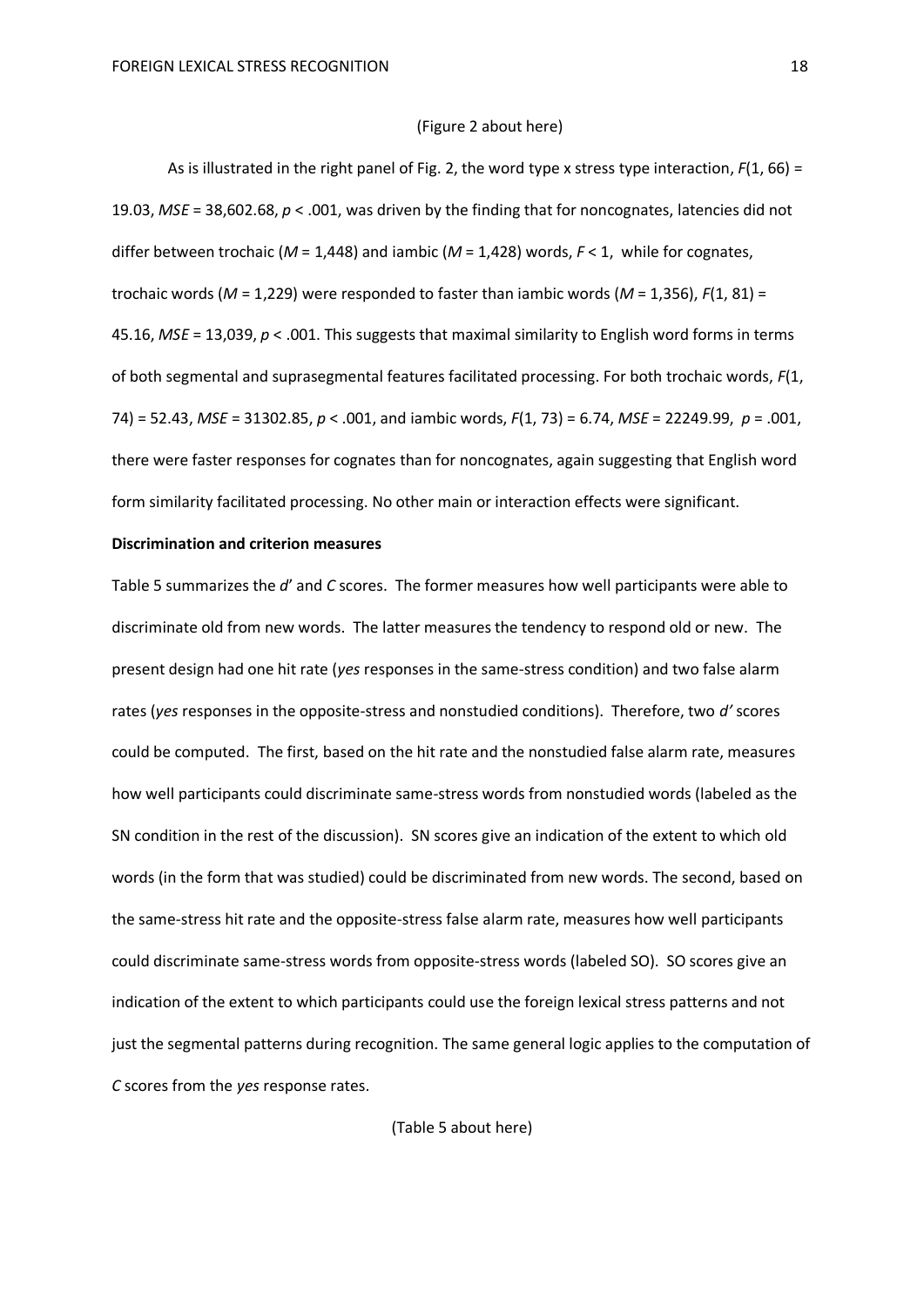Prior to the omnibus ANOVA, we determined whether the *d'* scores in Table 5 were significantly above zero. A *d'* of zero indicates that no discrimination was evident: Participants could not distinguish between old and new items. One-sample *t*-tests showed that all but one of the *d'* scores were significantly above 0, *t*s(41) > 2.50, *p*s < .05, indicating that participants were able to discriminate same-stress from opposite-stress and nonstudied words in almost all conditions. In particular, the *d'* scores in the SO conditions implies the encoding of foreign lexical stress, since that is the only way participants could discriminate same-stress from opposite-stress words. The one exception was a nonsignificant result for the cognate-trochaic SO condition in Experiment 1, *t*(41) = 1.32, *p* = .19. Recall that participants in Experiment 1 may have expected segmental changes, and so it is possible that when the cognate-trochaic foreign words were maximally similar to English words, lexical stress was not used during recognition, resulting in *yes* responses to the opposite-stress words. It is worth noting that all the other *d'* scores for Experiment 1 suggest some level of discrimination, and hence use of foreign lexical stress, despite the participants' expectations.

Turning to the omnibus ANOVA, main effects of word type, *F*(1,82) = 18.81, *MSE* = .77, *p* < .001, and condition, *F*(1, 82) = 486.31, *MSE* = .45, *p* < .001, and the word type x condition interaction, *F*(1, 82) = 89.32, *MSE* = .33, *p* < .001, were observed. The left panel of Fig. 3 shows the nature of the interaction. In the SN condition, cognates (*M* = 1.85) were better discriminated than noncognates (*M* = 1.14), *F*(1, 83) = 96.30, *MSE* = .22, *p* < .001; however, in the SO condition, there was no advantage for cognates (*M* = .29) over noncognates (*M* = .42), *F*(1, 83) = 2.00, *MSE* = .32, *p* = .16. The lack of a cognate advantage in the SO condition is not surprising, since the segmental information is the same between same-stress and opposite-stress words. As shown in the right panel of Fig. 3, a similar pattern emerged in the stress type x condition interaction, *F*(1,82) = 6.11, *MSE* = .28, *p* = .016. In the SN condition, there was better discrimination for trochaic (*M* = 1.61) than for iambic (*M* = 1.39) words, *F*(1, 83) = 7.81, *MSE* = .26, *p* = .006; however, in the SO condition, there was no advantage for trochaic (*M* = .37) over iambic (*M* = .35) words, *F* < 1. In addition, discrimination was better for SN than for SO for both trochaic words, *F*(1, 83) = 363.34, *MSE* = .18, *p* < .001, and iambic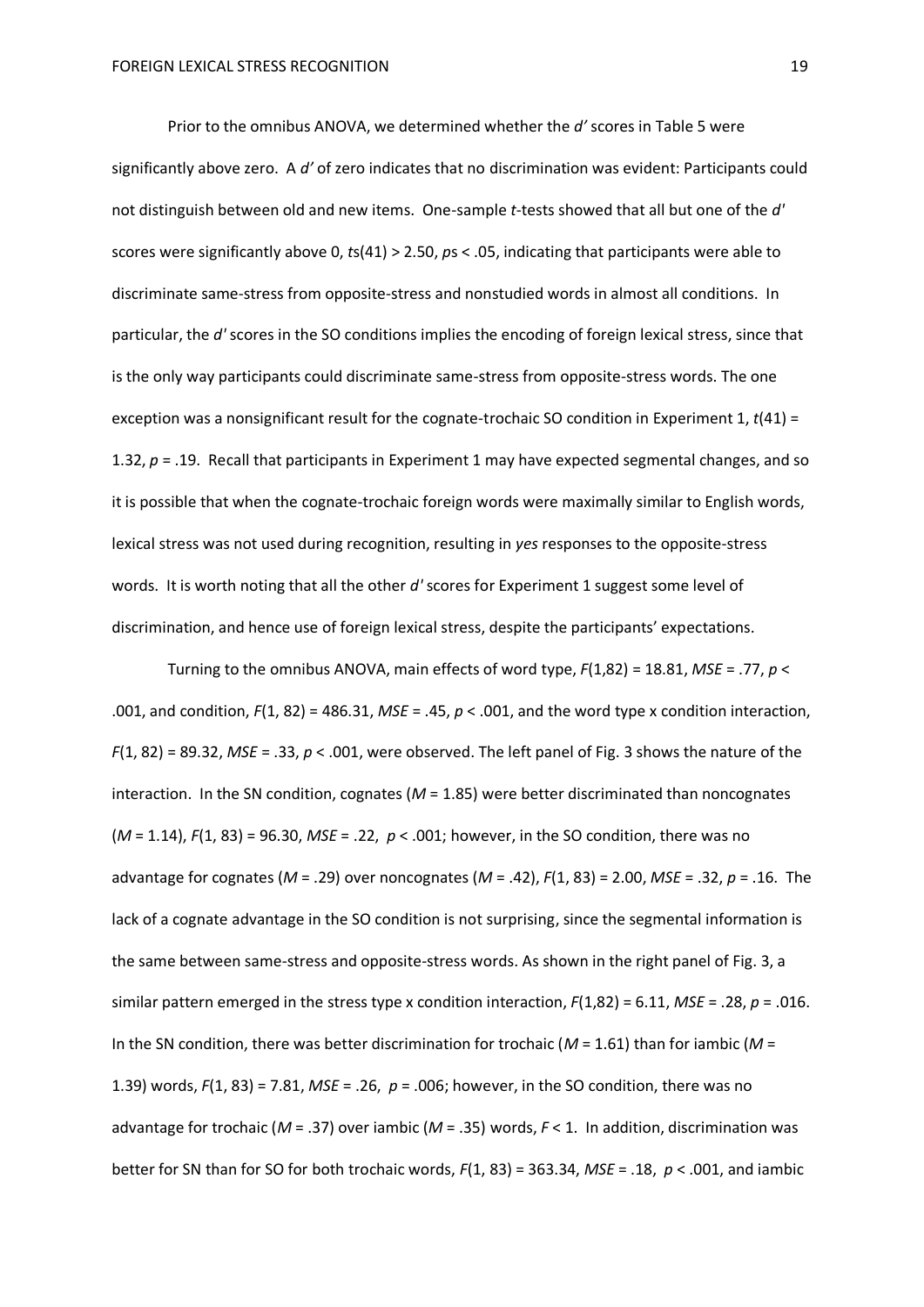words, *F*(1, 83) = 249.28, *MSE* = .18, *p* < .001. No other main effect or interaction effects were significant.

### (Figure 3 about here)

Turning to *C* scores, main effects of word type, *F*(1,82) = 122.33, *MSE* = .31, *p* < .001, and condition, *F*(1,82) = 486.31, *MSE* = .11, *p* < .001, and the word type x condition interaction, *F*(1,82) = 89.32, *MSE* = .08, *p* < .001, were observed. The interaction, as is shown in the left panel of Fig. 4, is driven by the finding that the *C* scores were much more liberal for cognates (*M* = -.72) than for noncognates (*M* = -.03) in the SO condition, *F*(1, 83) = 177.47, *MSE* = .11, *p* < .001, than was the difference between cognates (*M* = .06) and noncognates (*M* = .33) in the SN condition, *F*(1, 83) = 31.33, *MSE* = .10, *p* < .001. Negative values (or a more liberal criterion) imply task difficulty (Rotello & Macmillan, 2008, p. 63), and is suggestive of an attempt to obtain as many hits, since possible (resulting in more false alarms too). Clearly, the SO condition would be difficult as the only difference is in the lexical stress placement and the similarity to English segmental forms increased the recognition difficulty. As is depicted in the right panel of Fig. 4, word type also interacted with Experiment, *F*(1, 82) = 6.57, *MSE* = .31, *p* = .012. For cognates, the *C* difference between Experiments 1 (*M* = -.35) and 2 (*M* = -.31) was not significant, *F* < 1; but for noncognates, *C* was less conservative for Experiment 2 (*M* = .06) than for Experiment 1 (*M* = .24), *F*(1, 82) = 4.95, *MSE* = .13, *p* = .03. The awareness of the lexical stress factor during recognition in Experiment 2 could have made the task less difficult for participants, who then adopted a less conservative criterion.

#### **Discussion**

We first discuss the findings with respect to the extent to which similarity between the foreign words and English word-forms influenced the recognition process. The pattern of results indicates that there was a strong influence. Across both same-stress and opposite-stress conditions, word form factors that were more similar to English (i.e., cognate word-type and trochaic stress-type) consistently had more *yes* responses than did the word form factors that were less similar to English (i.e., noncognate word type and iambic stress type). There were also generally faster *yes* responses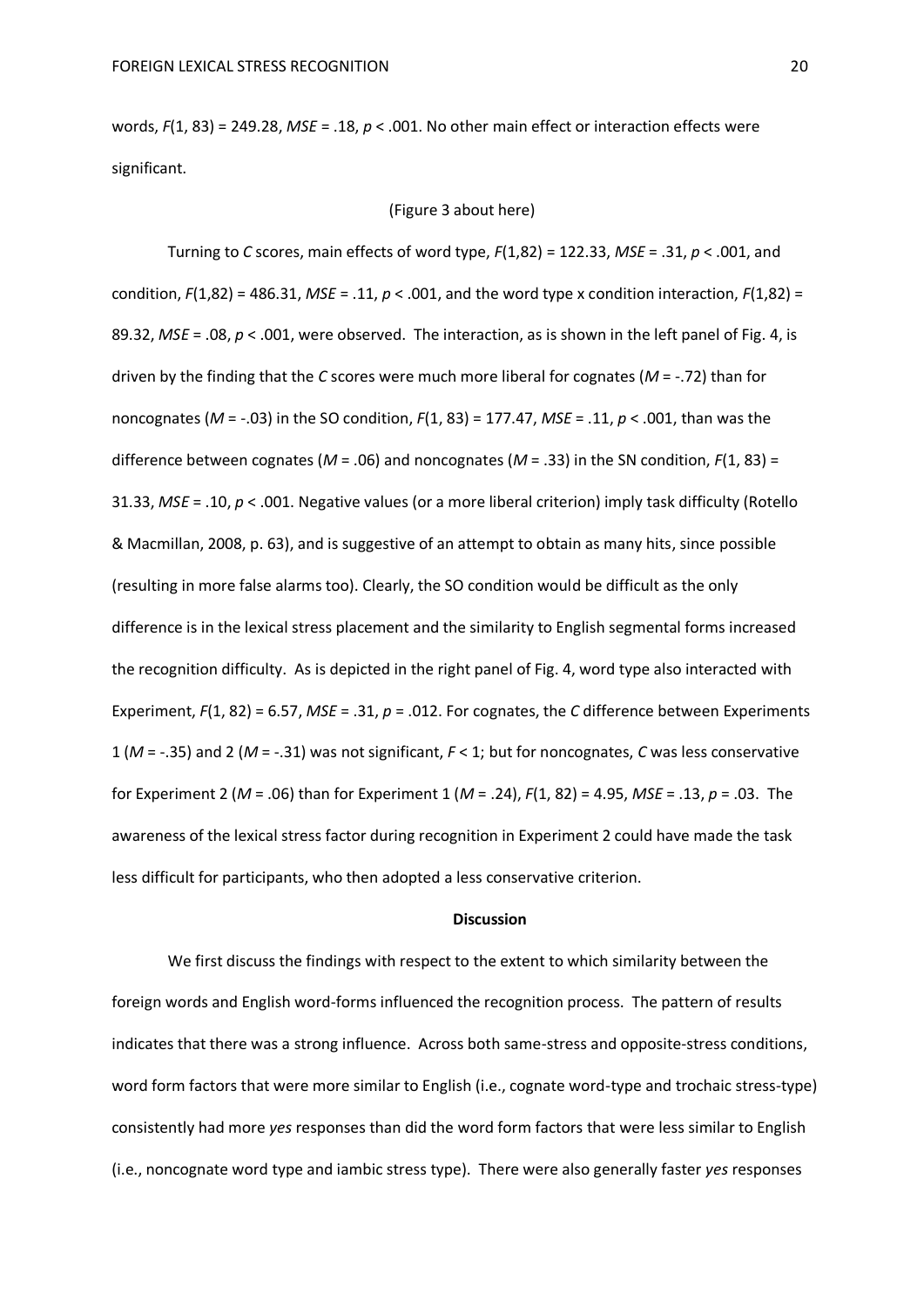for cognates than for noncognates, with the fastest for cognate words with trochaic stress. The latter words matched segmentally and suprasegmentally with existing English words and were recognized faster than cognates that only matched segmentally (i.e., iambic-stress cognates), demonstrating that maximal similarity to English word forms facilitated processing.

Although word form similarity influenced the performance, two outcomes in the discrimination findings suggest that lexical stress also played a role. Condition (SN vs. SO) interacted with word type (cognate vs. noncognate) and also with Stress-type (trochaic vs. iambic). The advantage of cognates over noncognates, and of trochaic over iambic words, occurred only in the SN condition, where discrimination was between same-stress words and nonstudied words. The advantages of English word form similarity was not evident in the SO condition, where discrimination was between same-stress and opposite-stress words. This suggests that in the critical same-stress versus opposite stress conditions, where discrimination can take place only on the basis of suprasegmental differences, English word form similarity did not provide any processing advantage.

A number of other findings suggest that foreign lexical stress features, such as pitch and intensity changes in stressed and unstressed syllables, were used by the English speakers to recognize newly learned Spanish words. First, discrimination scores for all but one of the conditions were significantly above zero, suggesting that participants were able to discriminate studied Spanish words and new words, including those that had the original lexical stress patterns switched. Second, the proportion of *yes* responses was higher in the same-stress condition than in the opposite-stress condition, and this was true for cognates and noncognates, as well as for trochaic- and iambic-stress words. Same-stress and opposite-stress conditions shared segmental information, and differed only on suprasegmental information. Therefore, performance differences between these conditions can be attributed only to the use of suprasegmental features, which, in turn, suggests that some elements of these features must have been encoded in memory and used during the recognition process. Finally, latencies increased in the opposite-stress condition, as compared with the same-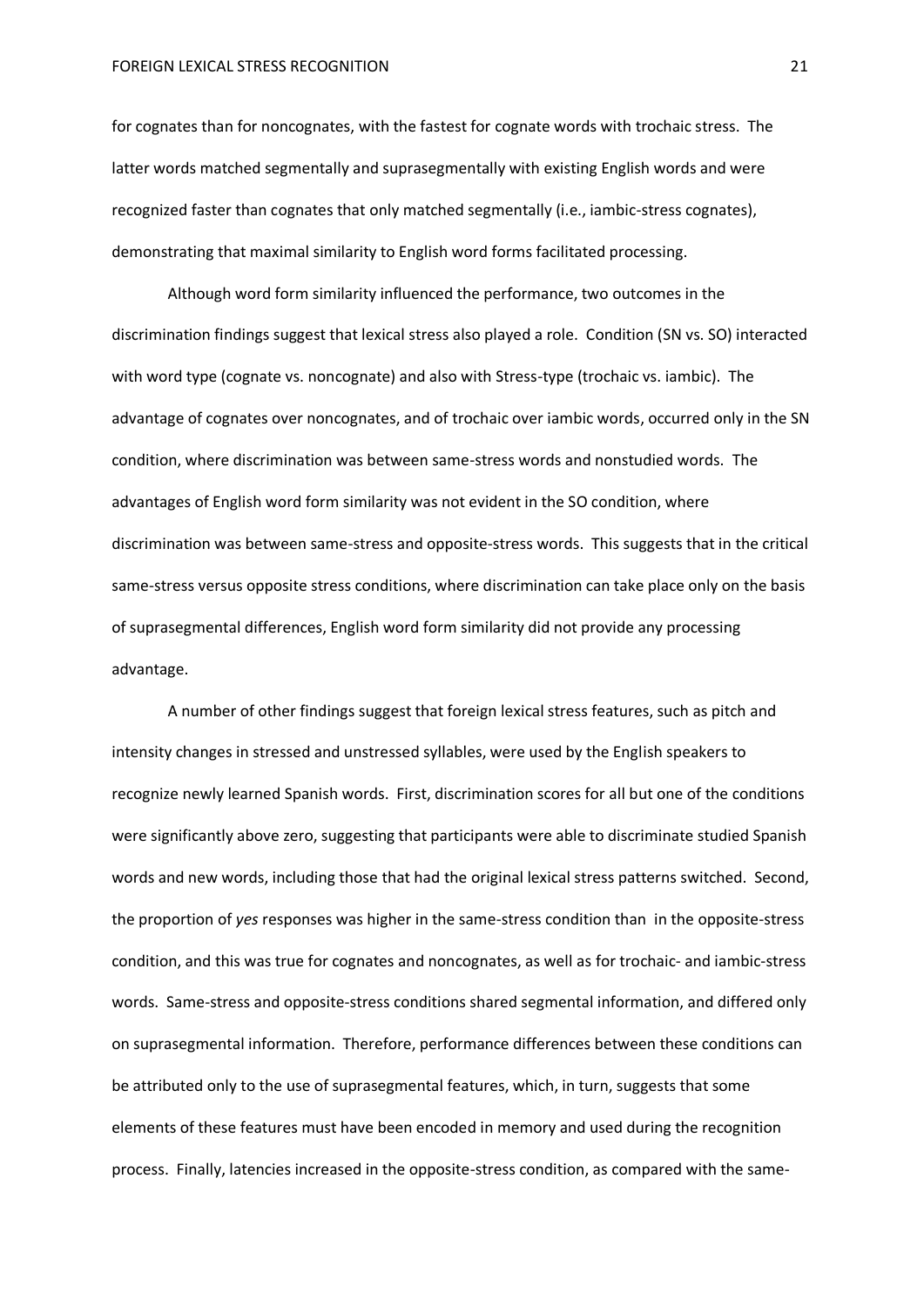stress condition, for *yes* responses to noncognates, suggesting that when the word-forms were not similar to English, participants encoded the foreign stress pattern in memory, and processing was disrupted when the opposite-stress pattern could not match the original studied trace.

It should be acknowledged, however, that the level of discrimination between same-stress and opposite-stress words, although statistically significant, is low relative to the discrimination between same-stress and nonstudied words, where the combined segmental and suprasegmental information is maximally different. Discrimination between same- and opposite-stress words was clearly difficult, as evidenced by the liberal *C* scores used in that condition. Nevertheless, the pattern of results cannot support a conclusion that lexical stress was completely ignored.

A limitation of the present study is that the tokens in the opposite-stress conditions had longer vowel durations in the stressed than in the unstressed syllables, a feature that is not typical of Spanish, which has similar vowel durations for both syllables (as was the case for the tokens in the study-phase and same-stress conditions). Although it is possible that performance in the oppositestress conditions may have been driven solely by this potential confound, the obtained results suggest that this is unlikely. If participants had focused solely on these duration differences, it would have made the iambic words in the opposite-stress condition more like the English word form (e.g., from loCAL to LOcal). Likewise, it would have made the trochaic words in the opposite-stress condition less like the English word-form (MANgo to manGO). As such, one might expect more *yes* responses for iambic words, as compared with trochaic words, in the opposite-stress condition, and a corresponding faster response time for iambic versus trochaic words. However, no evidence of these patterns was obtained, and the observed means in Tables 3 and 4 corroborate this.

Another issue relates to the fact that most of our participants were highly proficient English-Mandarin bilinguals. It might be argued that the present results may not apply to English monolinguals. However, we believe that the knowledge of Mandarin did not affect the results of this study. The first reason is that the results indicated facilitation for cognates, suggesting that English lexical representations were activated automatically. The second reason is that Mandarin is a tonal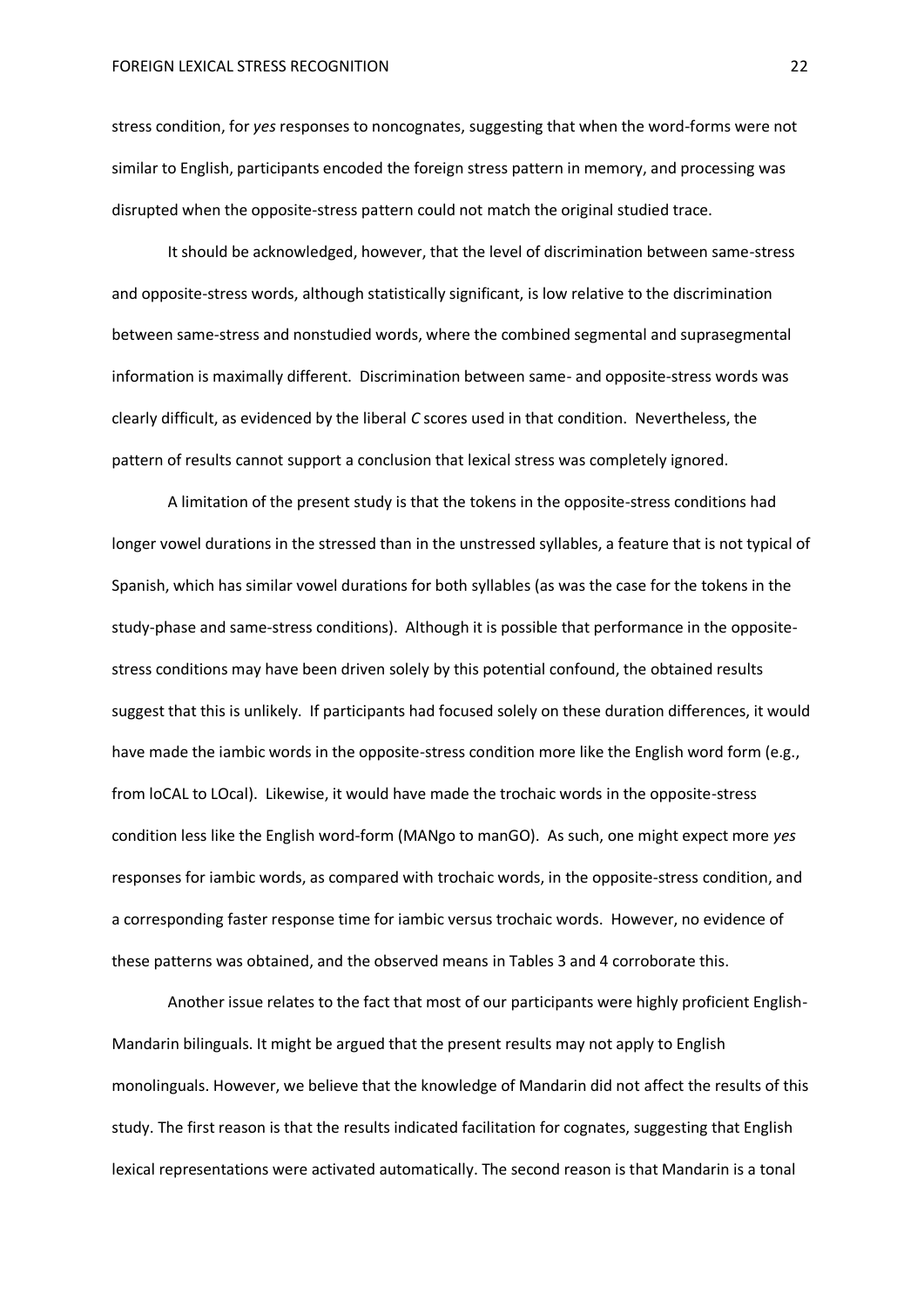language and lexical stress distinctions are not evident in tonal languages (Akker & Cutler, 2003). Therefore, it is sensible to assume that our bilinguals must have used their experience with English and suprasegmental correlates of lexical stress, such as pitch and intensity, while processing stressed and unstressed syllables within words. Finally, previous research on the effects of word frequency and lexical competition during spoken word recognition has used Singaporean samples, and the results have yielded results comparable to those obtained with English monolingual samples (e.g., Suárez, Tan, Yap, & Goh, 2011).

The larger probability of *yes* responses for cognates than for noncognates indicated that the familiarity of cognate forms influenced processing. This is consistent with Masoura and Gathercole's (1999) findings showing that stored knowledge of the phonological structure of the language facilitates the learning of new vocabulary. Costa, Santesteban, and Caño (2005), and Strijkers et al. (2010) gathered evidence indicating that cognates have facilitatory effects during lexical access and production; we showed facilitatory effects in memory (more retention of familiar forms). It is possible that Spanish cognates could have activated meaning in the participants' English lexicon, given the fact that cognate words were chosen according to similarity and familiarity with existing English words. Van Donselaar et al. (2005) argued that word recognition occurs on the basis of segmental and suprasegmental matching processes between the acoustic signal and the lexical representation, which activate meaning. Although the present design does not test this directly, it is possible that cognate effects could be attributed to the deeper memory trace that would arise from activation of similar sounding English words at the semantic level, in comparison with shallow memory traces for only phonological codes (Craik & Lockhart, 1972; Craik & Tulving, 1975). Strijkers et al. (2010) also suggested that whenever a cognate is heard, the lexical translation gets activated, and cognate words could be recognized faster because they had higher word frequencies than noncognates. The response latency analyses conducted in our studies showed that cognates were recognized quicker than noncognates. These findings provide more evidence for the general facilitation effects of cognate words (Costa et al., 2005; Strijkers et al., 2010).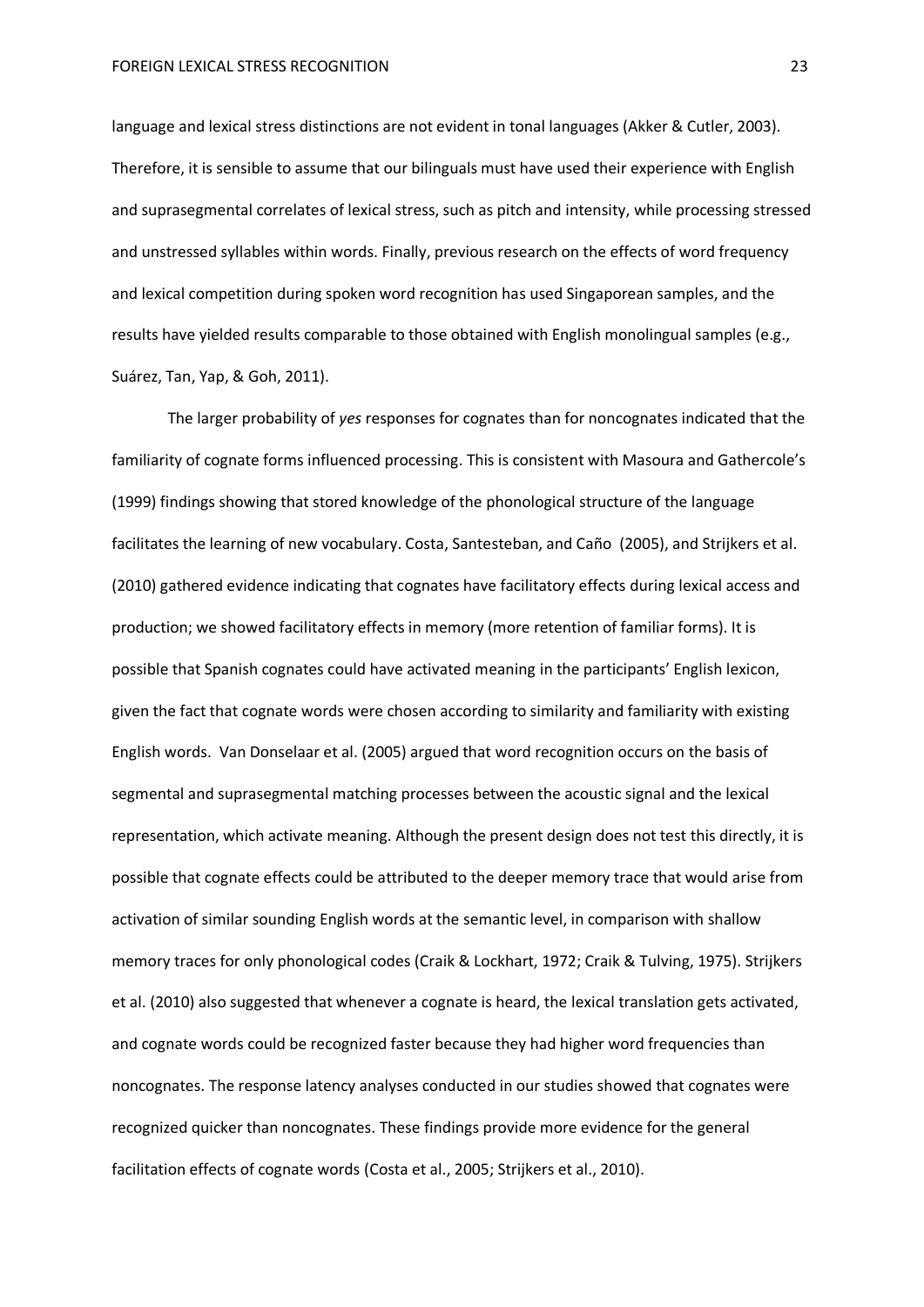In comparison with cognates, noncognates were nonwords to our participants, and therefore, noncognates were not susceptible to lexical effects during word recognition. Gaskell and Dumay (2003) found that although exposure to nonwords created a durable episodic memory trace, those words did not show lexical competition (used as a test of lexicalization) at word recognition. Lexicalization of nonwords required a period of consolidation of about 1 week; after a week, lexical competition effects between the newly learned words and other phonologically similar words in the lexicon arose. This could explain why, in our experiments, memorization for noncognate words was significantly lower than for cognate words overall, as well as why response latencies for nonwords did not benefit from the English trochaic pattern (Kelly & Bock, 1988). Noncognates did not have any lexical representation, and therefore recognition must have been based on acoustic-phonetic properties exclusively.

While it has been acknowledged that lexical stress affects recognition, most spoken recognition models have not fully implemented lexical stress yet (e.g., TRACE [McClelland & Elman, 1986], Shortlist B [Norris & McQueen, 2008]). However, lexical stress is being incorporated into new models of visual word recognition and reading aloud (e.g., Arciuli, Monaghan, & Seva, 2010; Pagliuca & Monaghan, 2010; Zorzi, 2010). Moreover, in languages with different lexical stress cues and distributions, such as English and Spanish, lexical stress parameters may be different, so models need to be adjusted to the characteristics of each language, and predict possible interaction between languages during bilingual spoken word recognition.

The present results are not consistent with previous studies showing that lexical stress may not be used during word recognition in English. Differences in the tasks used—lexical decision in Cooper et al. (2002) and 4AFC in Creel et al. (2006)—make a direct comparison difficult. We note, however, that in Cooper's study, the words were all English words, and so there were no foreign lexical stress patterns involved in the processing. In Creel's study, although only nonwords were used, the acoustic features that were manipulated were those associated with English stress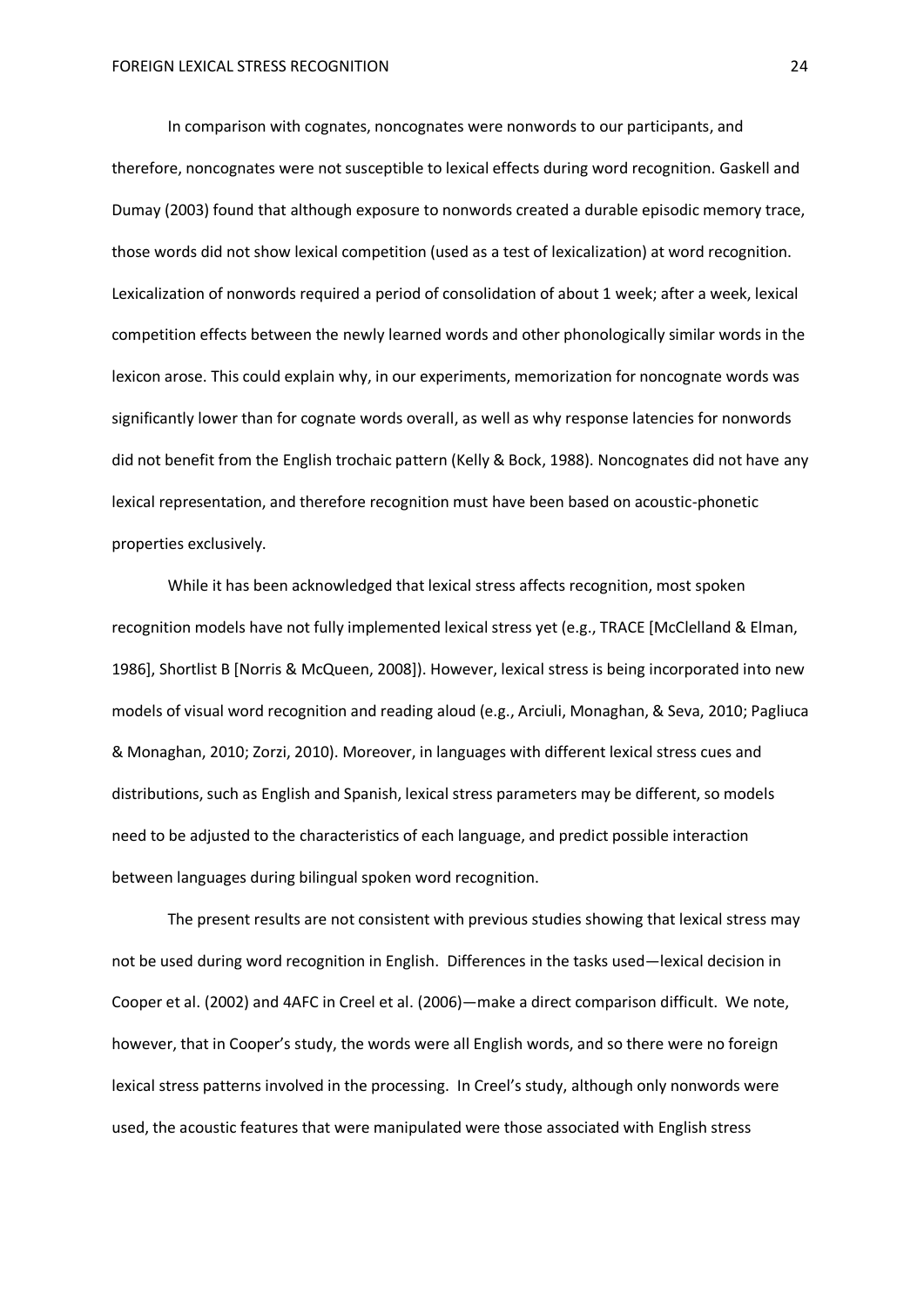patterns, such as syllable length. In our Spanish words, vowel durations in stressed and unstressed syllables did not differ.

The present findings are, however, consistent with those in the wider literature on context effects in recognition memory (e.g. Goh, 2005; Goldinger, 1996; Lim & Goh, 2012, in press; Peretz et al., 1998). In these studies, switching the speaker of the words and the timbre of the melodies from study-to-test, but keeping the identity the same, resulted in poorer recognition, as compared with the conditions in which both the central (word and melody identity) and peripheral (speaker and timbre) information were retained. These findings strongly suggest that these details are encoded in the episodic memory trace. Spanish has many words whose meaning depends on the allocation of lexical stress. English listeners seem capable of encoding foreign lexical stress patterns. Future studies could investigate whether the inhibitory effects of lexical stress during word recognition found in Spanish (see Soto-Faraco et al., 2001) would also appear throughout the course of English speakers becoming bilinguals in Spanish.

In summary, the pattern of results suggests that Spanish words' lexical stress is encoded in memory and used during recognition by English listeners. Word form similarity between Spanish and English also influenced recognition performance, with words that matched segmentally (cognates) and words that matched suprasegmentally (trochaic-stress words) facilitating processing and recognition. However, in the conditions where discrimination was difficult (between samestress and opposite-stress words), no processing advantage was seen for word-form similarity, suggesting that discrimination could have been done only by the use of foreign stress patterns in the memory trace.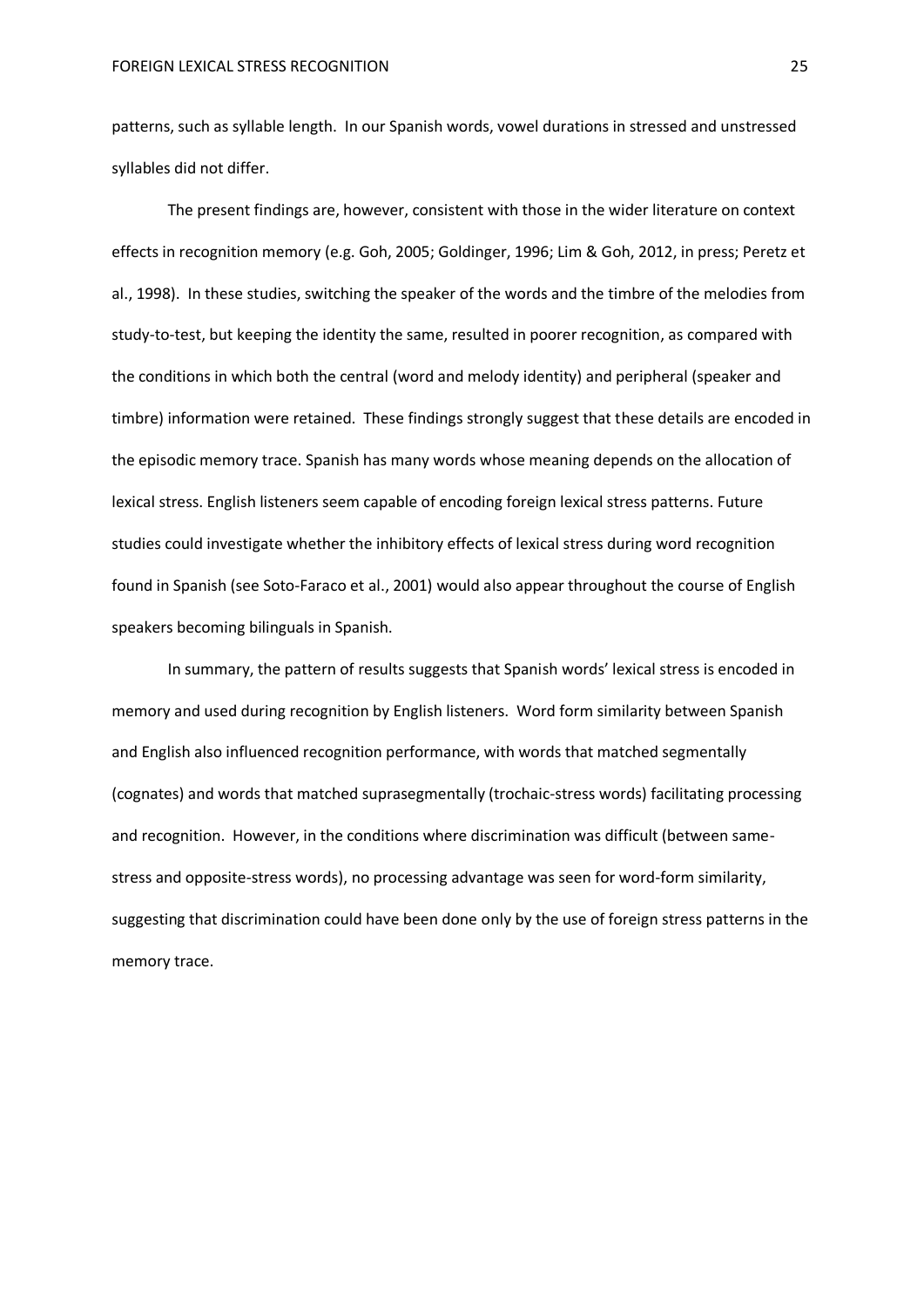#### **References**

- Akker, E., & Cutler, A. (2003). Prosodic cues to semantic structure in native and nonnative listening. *Bilingualism: Language and Cognition, 6*, 81-96. doi: 10.1017/S1366728903001056
- Archibald, J. (1993). The learnability of English metrical parameters by adult Spanish speakers. *Iral-International Review of Applied Linguistics in Language Teaching, 31*, 129-142.
- Arciuli, J., & Cupples, L. (2006). The processing of lexical stress during visual word recognition: Typicality effects and orthographic correlates. *The Quarterly Journal of Experimental Psychology, 59,* 920-948. doi: 10.1080/02724980443000782
- Arciuli, J., Monaghan, P., & Seva, N. (2010). Learning to assign lexical stress during reading aloud: Corpus, behavioral, and computational investigations. *Journal of Memory and Language, 63*, 180-196. doi: 10.1016/j.jml.2010.03.005
- Armario Toro, J. (2007). Silabeador y transcriptorfonético y fonológico [Phonetic and phonological transcriptor]. Retrieved fro[m http://www.](http://www/)republicae.net/lenguas/silabas/
- Baayen, R. H., Piepenbrock, R., & van Rijn, H. (1993). *The CELEX lexical database*. Philadelphia, PA: Linguistic Data Consortium, University of Pennsylvania.
- Cooper, N., Cutler, A., & Wales, R. (2002). Constraints of lexical stress on lexical access in English: Evidence from native and non-native listeners. *Language and Speech, 45*, 207-228. doi: 10.1177/00238309020450030101
- Costa, A., Santesteban, M., & Caño, A. (2005). On the facilitatory effects of cognate words in bilingual speech production. *Brain and Language, 94*(1), 94-103. doi: 10.1016/j.bandl.2004.12.002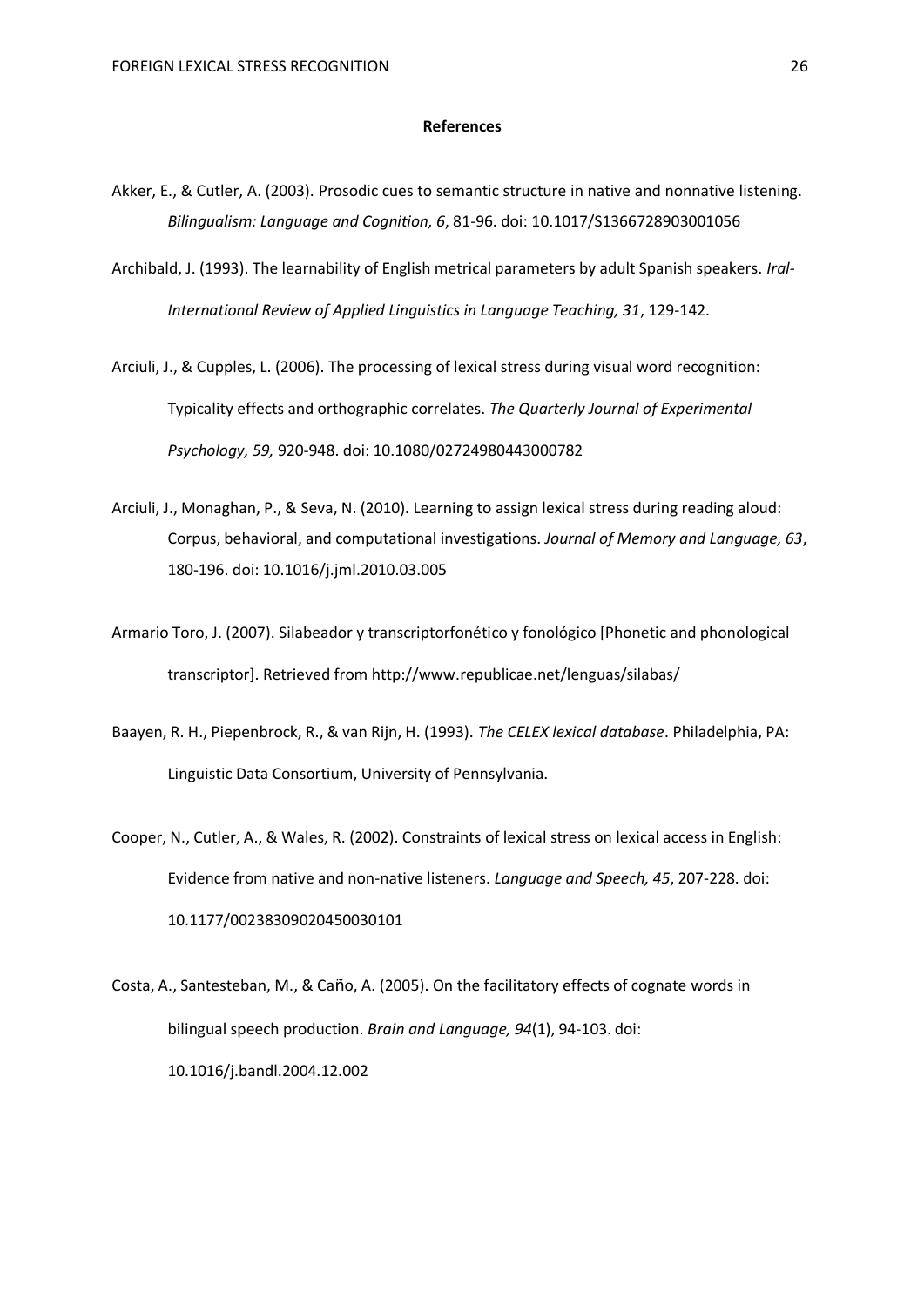- Craik, F. I. M., & Lockhart, R. S. (1972). Levels of processing: A framework for memory research. *Journal of Verbal Learning and Verbal Behavior, 11,* 671-684. doi: 10.1016/S0022- 5371(72)80001-X
- Craik, F. I. M., &Tulving, E. (1975). Depth of processing and the retention of words in episodic memory. *Journal of Experimental Psychology: General, 104,* 268-294. doi: 10.1037//0096- 3445.104.3.268
- Creel, S. C., Tanenhaus, M. K., & Aslin, R. N. (2006). Consequences of lexical stress on learning an artificial lexicon. *Journal of Experimental Psychology: Learning Memory and Cognition, 32*(1), 15-32. doi: 10.1037/0278-7393.32.1.15
- Curtin, S., Campbell, J., & Hufnagle, D. (2012). Mapping novel labels to actions: How the rhythm of words guides infants' learning. *Journal of Experimental Child Psychology, 112,* 127-140. doi: 10.1016/j.jecp.2012.02.007
- Cutler, A., & Carter, D. M. (1987). The predominance of strong initial syllables in the English vocabulary. *Computer Speech and Language, 2,* 133-142. doi: 10.1016/0885-2308
- Cutler, A., & Norris, D. (1988). The role of strong syllables in segmentation for lexical access. *Journal of Experimental Psychology: Human Perception and Performance, 14,* 113-121. doi: 10.1037/0096-1523.14.1.113
- De Groot, A. M. B., & Nas, G. L. J. (1991). Lexical representation of cognates and noncognates in compound bilinguals. *Journal of Memory and Language, 30,* 90-123. doi: 10.1016/0749-596X
- Ehrich, J. F., & Meuter, R. F. I. (2009). Acquiring an Artificial Logographic Orthography : The Beneficial Effects of a Logographic L1 Background and Bilinguality. *Journal of Cross-Cultural Psychology, 40*(5), 711-745. doi: 10.1177/0022022109338624

Fear, B. D., Cuttler, A., & Butterfield, S. (1995). The strong/weak syllable distinction in English.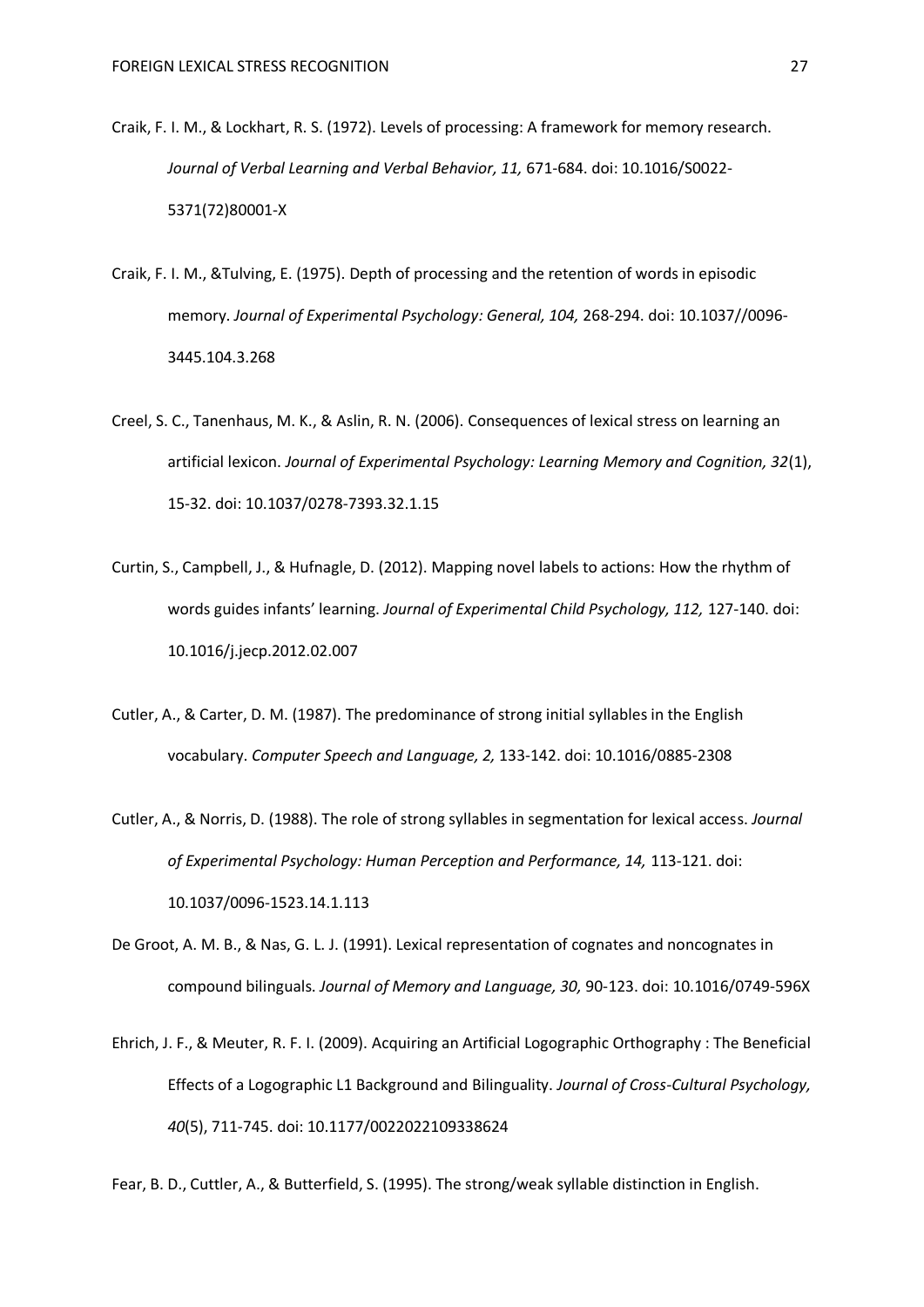*Journal of Acoustical Society of America, 97*(3), 1893-1904. doi:10.1121/1.412063

- Gaskell, M. G., & Dumay, N. (2003). Lexical competition and the acquisition of novel words. *Cognition, 89*, 105-132. doi: 10.1016/S0010-0277(03)00070-2
- Goh, W. D. (2005). Talker variability and recognition memory: Instance-specific and voice-specific effects. *Journal of Experimental Psychology: Learning, Memory, and Cognition, 31*, 40–53. doi: 10.1037/0278-7393.31.1.40
- Goldinger, S. D. (1996). Words and voices: Episodic traces in spoken word identification and recognition memory. *Journal of Experimental Psychology: Learning, Memory, and Cognition, 22,* 1166–1183. doi: 10.1037//0278-7393.22.5.1166
- Guion, S. G., Harada, T., & Clark, J. J. (2004). Early and late Spanish-English bilinguals' acquisition of English word stress patterns. *Bilingualism: Language and Cognition, 7*, 207-226. doi: 10.1017/S1366728904001592
- Gutiérrez-Palma, N., & Palma-Reyes, A. (2008). On the use of lexical stress in reading Spanish. *Reading and Writing, 21*, 645-660. doi: 10.1007/s11145-007-9082-x
- Johnson, M. K., & Hasher, L. (1987). Human learning and memory. *Annual Review of Psychology, 38,* 631-668. doi:10.1146/annurev.ps.38.020187.003215
- Jusczyk, P. W., Houston, D. M., & Newsome, M. (1999). The beginnings of word segmentation in English-learning infants. *Cognitive Psychology, 39,* 159-207. doi: 10.1006/cogp.1999.0716
- Kelly, M. H. (2004). Word onset patterns and lexical stress in English. *Journal of Memory and Language, 50*(3), 231-244. doi: 10.1016/j.jml.2003.12.002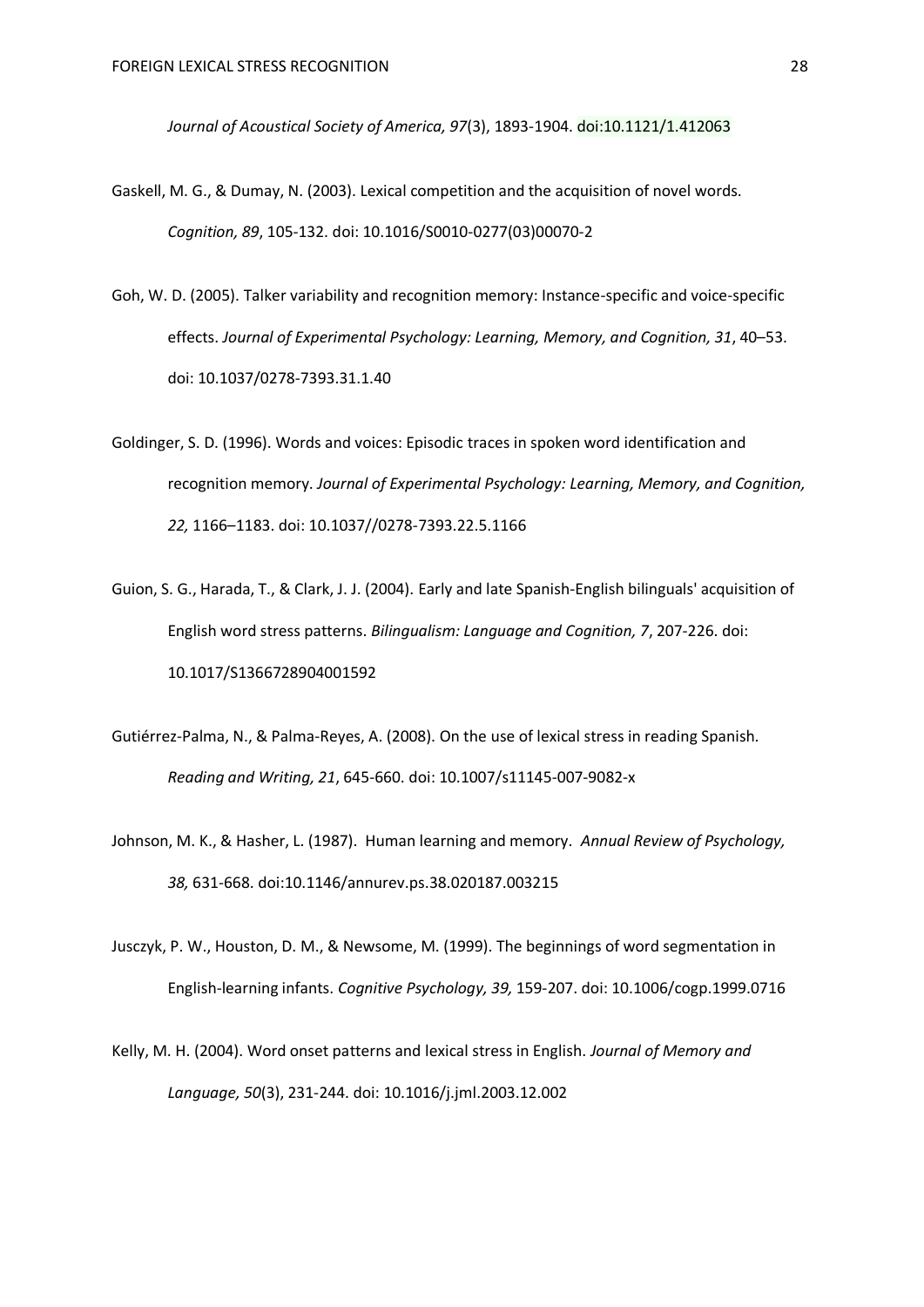- Kelly, M. H., & Bock, J. K. (1988). Stress in Time. *Journal of Experimental Psychology: Human Perception and Performance, 14*(3), 389-403. doi: 10.1037/0096-1523.14.3.389
- Lim, S. W. H, & Goh, W. D. (in press). Articulation effects in melody recognition memory. *Quarterly Journal of Experimental Psychology.*
- Lim, S. W. H, & Goh, W. D. (2012). Variability and recognition memory: Are there analogous indexical effects in music and speech? *Journal of Cognitive Psychology, 24*(5), 602-616. doi: 10.1080/20445911.2012.674029
- Low, E. L., Grabe, E., & Nolan, F. (2000). Quantitative characterizations of speech rhythm: Syllabletiming in Singapore English. *Language and Speech, 43*(4), 377-401.
- Masoura, E. V., & Gathercole, S. E. (1999). Phonological short-term memory and foreign language learning. *International Journal of Psychology, 34,* 383-388. doi: 10.1080/002075999399738
- McClelland, J. L., & Elman, J. L. (1986). The TRACE model of speech perception. *Cognitive Psychology, 18*, 1-86. doi: 10.1016/0010-0285(86)90015-0
- Norris, D., & McQueen, J. M. (2008). Shortlist B: A Bayesian model of continuous speech recognition. *Psychological Review, 115*(2), 357-395. doi: 10.1037/0033-295x.115.2.357
- Pagliuca, G., & Monaghan, P. (2010). Discovering large grain sizes in a transparent orthography: Insights from a connectionist model of Italian word naming. *European Journal of Cognitive Psychology, 22*, 813-835. doi: 10.1080/09541440903172158
- Peperkamp, S., Vendelin, I., &Dupoux, E. (2010). Perception of predictable stress: A cross-linguistic investigation. *Journal of Phonetics, 38*(3), 422-430. doi: 10.1016/j.wocn.2010.04.001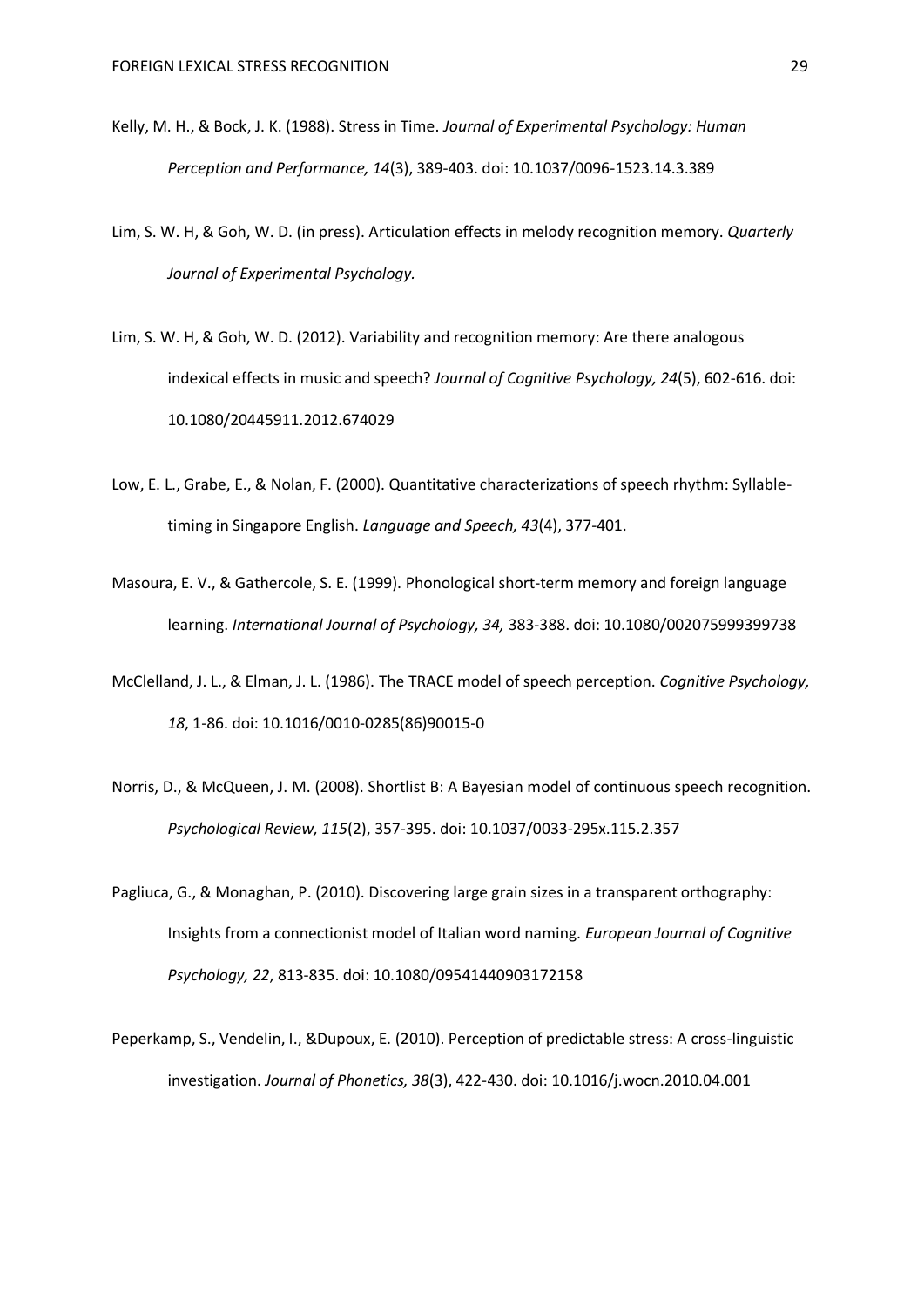- Peretz, I., Gaudreau, D., &Bonnel, A. (1998). Exposure effects on music preference and recognition. *Memory & Cognition, 26,* 884–902. doi: 10.3758/BF03201171
- Reinisch, E., Jesse, A., & McQueen, J. M. (2010). Early use of phonetic information in spoken word recognition: Lexical stress drives eye movements immediately. *Quarterly Journal of Experimental Psychology, 63*(4), 772-783. doi: 10.1080/17470210903104412
- Reinisch, E., Jesse, A., & McQueen, J. M. (2011). Speaking rate affects the perception duration as a suprasegmental lexical-stress cue. *Language and Speech, 54*(2), 147-165. doi: 10.1177/0023830910397489
- Rotello, C. M., & Macmillan, N. A. (2008). Response bias in recognition memory. *The Psychology of Learning and Motivation, 48*, 61-94. doi: 10.1016/S0079-7421(07)48002-1
- Sanders, L. D., Neville, H. J., & Woldorff, M. G. (2002). Speech segmentation by native and nonnative speakers: The use of lexical, syntactic, and stress-pattern cues. *Journal of Speech, Language, and Hearing Research, 45*, 519-530. doi: 10.1044/1092-4388(2002/041)
- Schneider, W., Eschman, A., & Zuccolott, A. (2002). *E-Prime User's Guide*. Pittsburg: Psychology Software Tool Inc.
- Soto-Faraco, S., Sebastián-Gallés, N., & Cutler, A. (2001). Segmental and suprasegmental mismatch in lexical access. *Journal of Memory and Language, 45,* 412-432. doi: 10.1006/jmla.2000.2783
- Strijkers, K., Costa, A., & Thierry, G. (2010). Tracking lexical access in speech production: Electrophysiological correlates of word frequency and cognate effects. *Cerebral Cortex, 20,*  912-928. doi: 10.1093/cercor/bhp153
- Suárez, L., Tan, S. H., Yap, M. J, & Goh, W. D. (2011). Producing neighborhood effects without neighbors. *Psychonomic Bulletin & Review, 18*(3), 605-611. doi: 10.3758/s13423-011-0078-9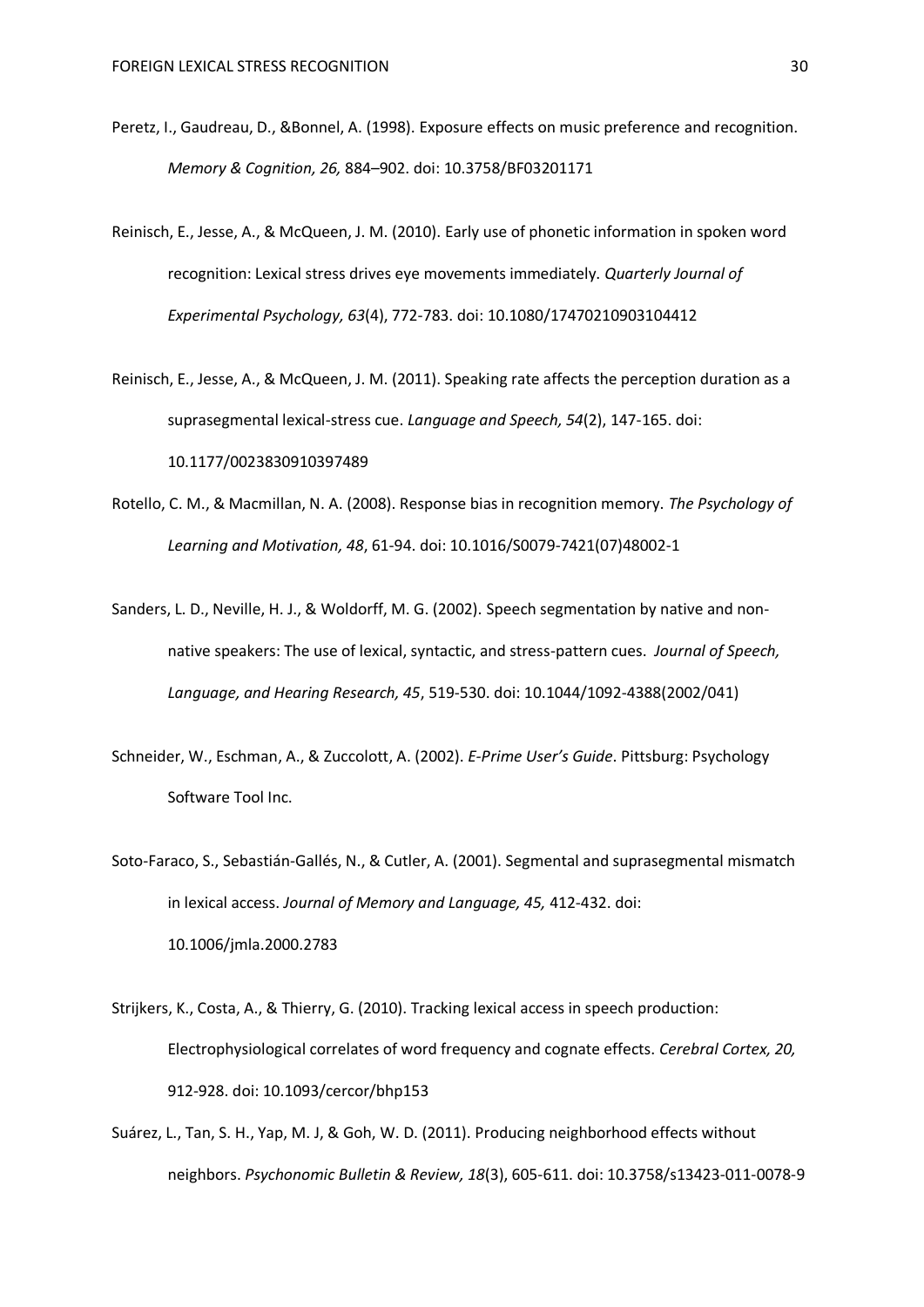- Toro, J. M., Sebastián-Gallés, N., & Mattys, S. L. (2009). The role of perceptual salience during the segmentation of connected speech. *European Journal of Cognitive Psychology, 21,* 25-34. doi: 10.1080/09541440802405584
- Van Donselaar, W., Koster, M., & Cutler, A. (2005). Exploring the role of lexical stress in lexical recognition. *Quarterly Journal of Experimental Psychology Section A: Human Experimental Psychology, 58*, 251-273. doi: 10.1080/02724980343000927
- Wilson, M.D. (1988). The MRC Psycholinguistic Database: Machine Readable Dictionary, Version 2. *Behavioural Research Methods, Instruments and Computers*, *20*, 6-11. doi: 10.3758/BF03202594
- Zorzi, M. (2010). The connectionist dual process (CDP) approach to modelling reading aloud. *European Journal of Cognitive Psychology, 22*, 836-660. doi: 10.1080/09541440903435621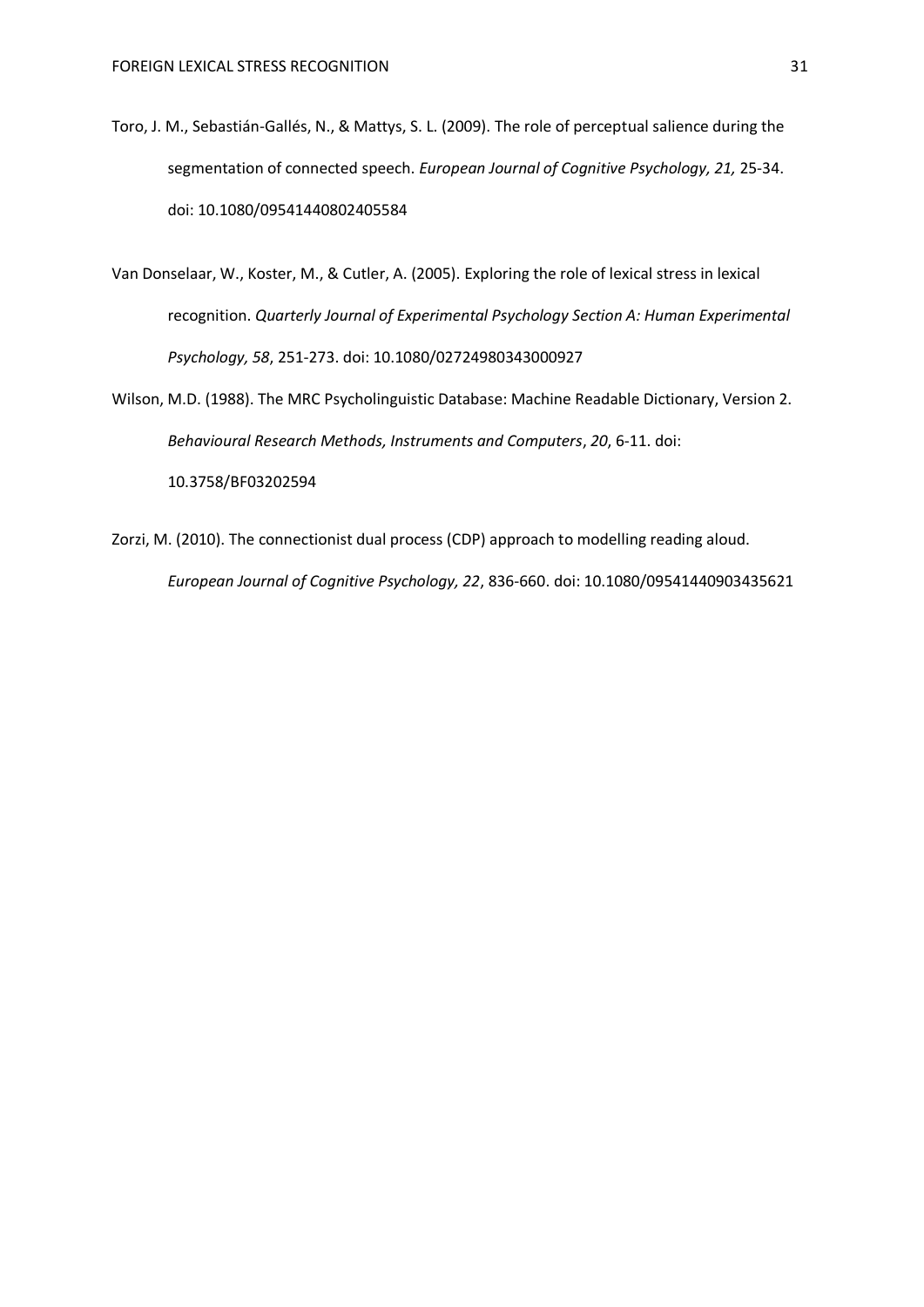## Acknowledgements

This work was supported in part by a NUS scholarship awarded to LS. LS is now at James Cook University. We thank Stephen Tay for his help during data collection. We thank M. Damian and the anonymous reviewers for their useful comments on previous versions of the manuscript.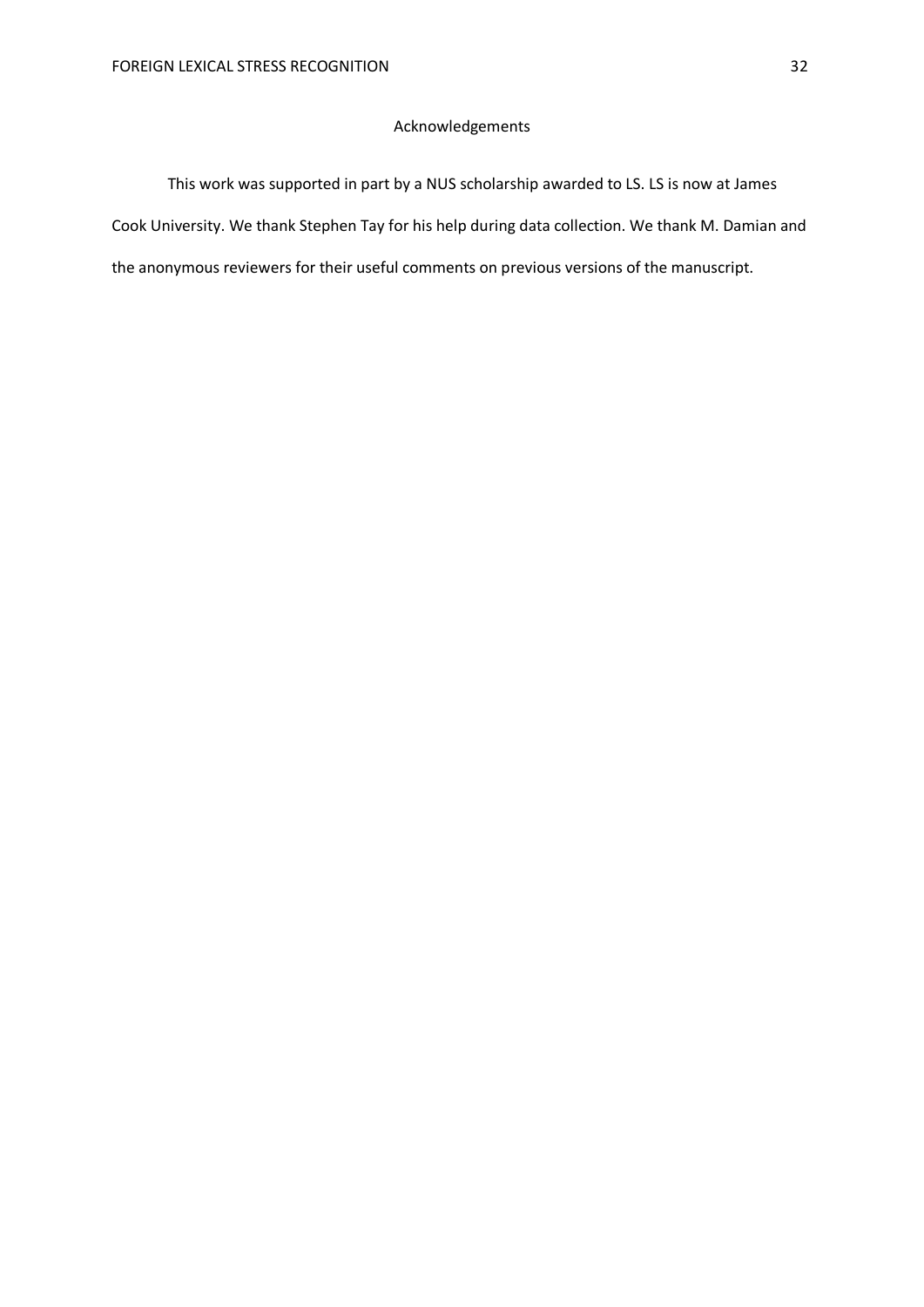# Appendix

# Words employed in Experiments 1 and 2.

| Word     |            |         |            |            |                |        |            |  |  |
|----------|------------|---------|------------|------------|----------------|--------|------------|--|--|
|          |            | Cognate |            | Noncognate |                |        |            |  |  |
| Trochaic | <b>IPA</b> | lambic  | <b>IPA</b> | Trochaic   | <b>IPA</b>     | lambic | <b>IPA</b> |  |  |
| bingo    | 'bingo     | actor   | ak'tor     | bajo       | 'baxo          | cajón  | ka'xon     |  |  |
| cobra    | 'koβra     | boicot  | boi'kot    | buitre     | 'bwitre        | ciudad | θjų'ðad    |  |  |
| delta    | 'deļta     | cristal | kriș'tal   | ceja       | 'Өеха          | cojín  | ko'xin     |  |  |
| diva     | 'diβa      | cupon   | ku'pon     | cifra      | 'θifra         | cubrir | ku'βrir    |  |  |
| extra    | 'ekștra    | doctor  | dok'tor    | cubo       | 'kuβo          | detrás | de'tras    |  |  |
| foto     | 'foto      | dragón  | dra'yon    | cuerpo     | 'kwerpo        | fijar  | fi'xar     |  |  |
| husky    | 'xuski     | factor  | fak'tor    | diario     | 'djarjo        | ladrón | la'ðron    |  |  |
| kilo     | 'kilo      | filial  | fi'ljal    | ducha      | 'dutĴa         | llegar | Λe'yar     |  |  |
| kiwi     | 'kiywi     | latín   | la'tin     | fuego      | 'fweyo         | lograr | lo'yrar    |  |  |
| mango    | 'mãngo     | licor   | li'kor     | gallo      | 'ga <i>l</i> o | lugar  | lu'yar     |  |  |
| panda    | 'paņda     | local   | lo'kal     | grado      | 'graðo         | mejor  | me'xor     |  |  |
| piano    | 'pjano     | manual  | mã'nwal    | hacia      | $a\theta$ ja   | mujer  | mu'xer     |  |  |
| plasma   | 'plazma    | salmón  | sal'mõn    | horno      | 'orno          | pedir  | pe'ðir     |  |  |
| polo     | 'polo      | salón   | sa'lon     | joya       | 'xoja          | volver | bol'βer    |  |  |
| poni     | 'poni      | sensual | sen'swal   | juicio     | 'xwiθjo        | seguir | se'yir     |  |  |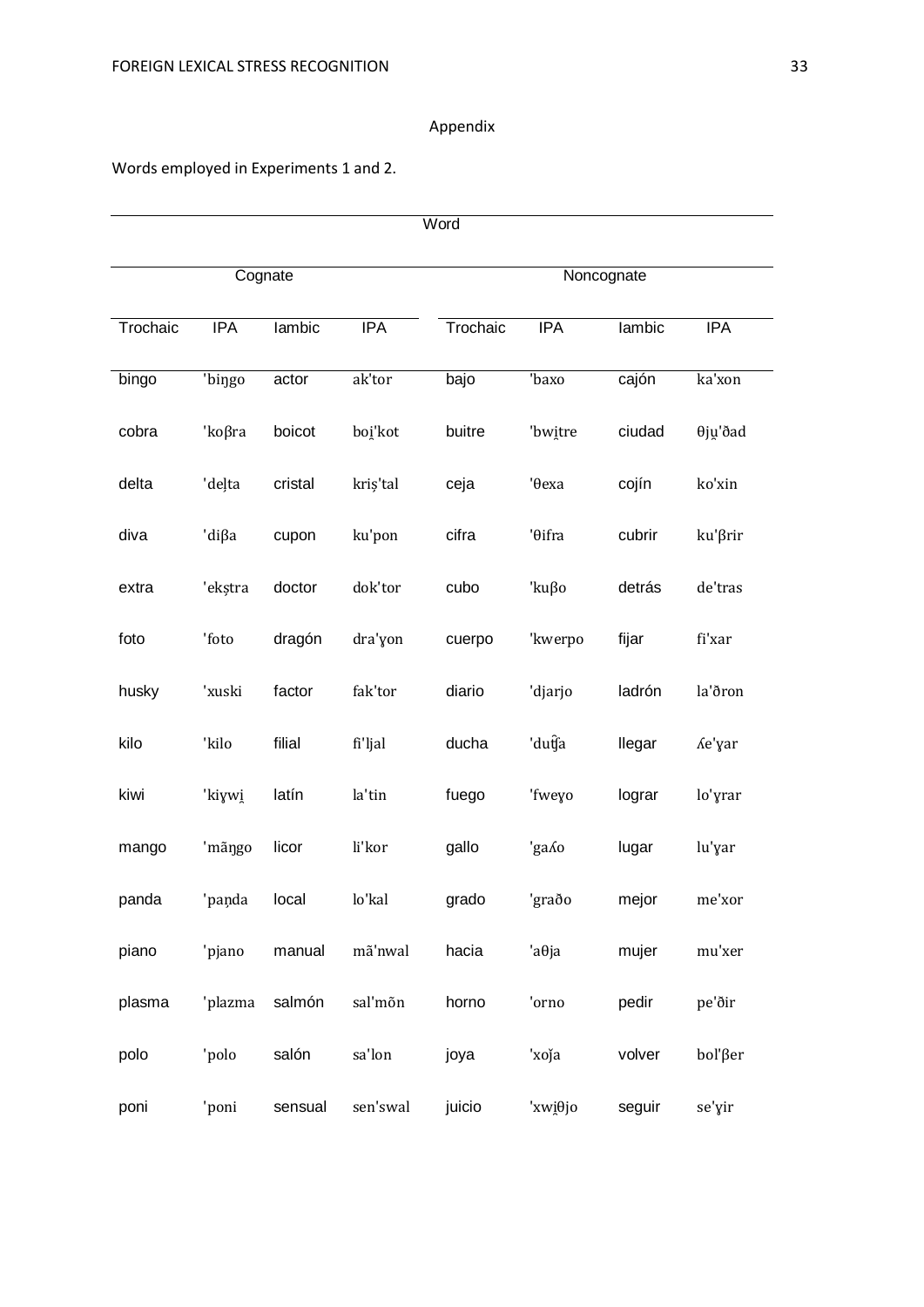## FOREIGN LEXICAL STRESS RECOGNITION 34

| taxi   | 'taksi  | sexual | sek'swal | nunca  | 'nũnka  | sutil   | su'til   |
|--------|---------|--------|----------|--------|---------|---------|----------|
| whisky | 'guiski | solar  | so'lar   | sastre | 'sastre | también | tam'bien |
| yoga   | 'd͡ʒoya | total  | to'tal   | tierno | 'tierno | viajar  | bja'xar  |

*Note*. International phonetic alphabet (IPA) was obtained from

http://www.respublicae.net/lengua/silabas/descomponer.php (Armario Toro, 2007). Lexical stress and allophones represented. In Experiment 1, a codification error resulted in 17 trochaic and 19 iambic noncognates, where the word *riñón* was used instead of *tierno*.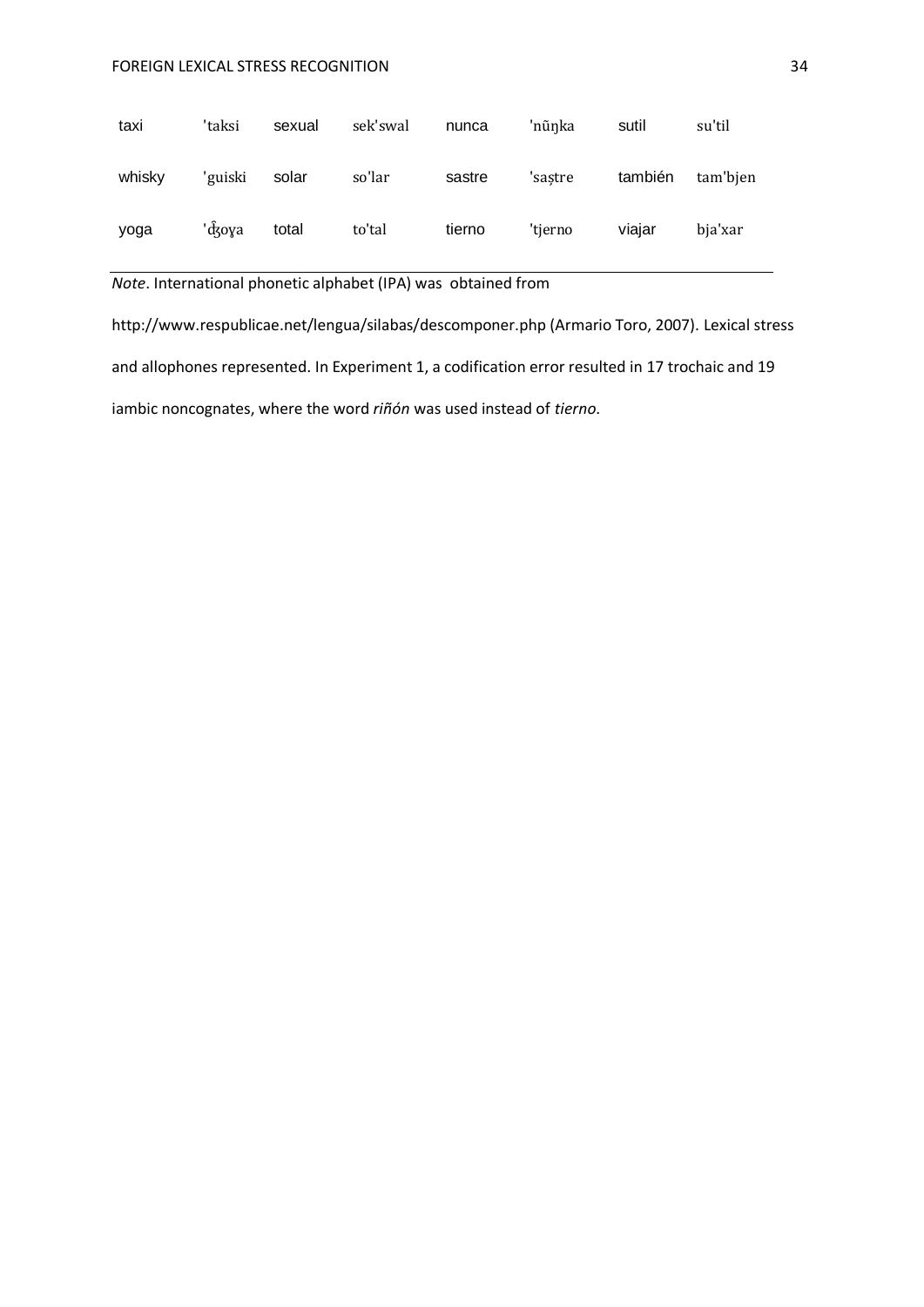# *General Design and Stimuli Examples*

|            | Study-phase      | Test-phase conditions |                 |            |  |  |
|------------|------------------|-----------------------|-----------------|------------|--|--|
|            | stimuli examples | Same-stress           | Opposite-stress | Nonstudied |  |  |
| Cognate    |                  |                       |                 |            |  |  |
| Trochaic   | MANgo            | MANgo                 | manGO           | PANda      |  |  |
| lambic     | loCAL            | <b>loCAL</b>          | LOcal           | panDA      |  |  |
| Noncognate |                  |                       |                 |            |  |  |
| Trochaic   | SAStre           | SAStre                | sasTRE          | COjin      |  |  |
| lambic     | viaJAR           | viaJAR                | VIAjar          | coJIN      |  |  |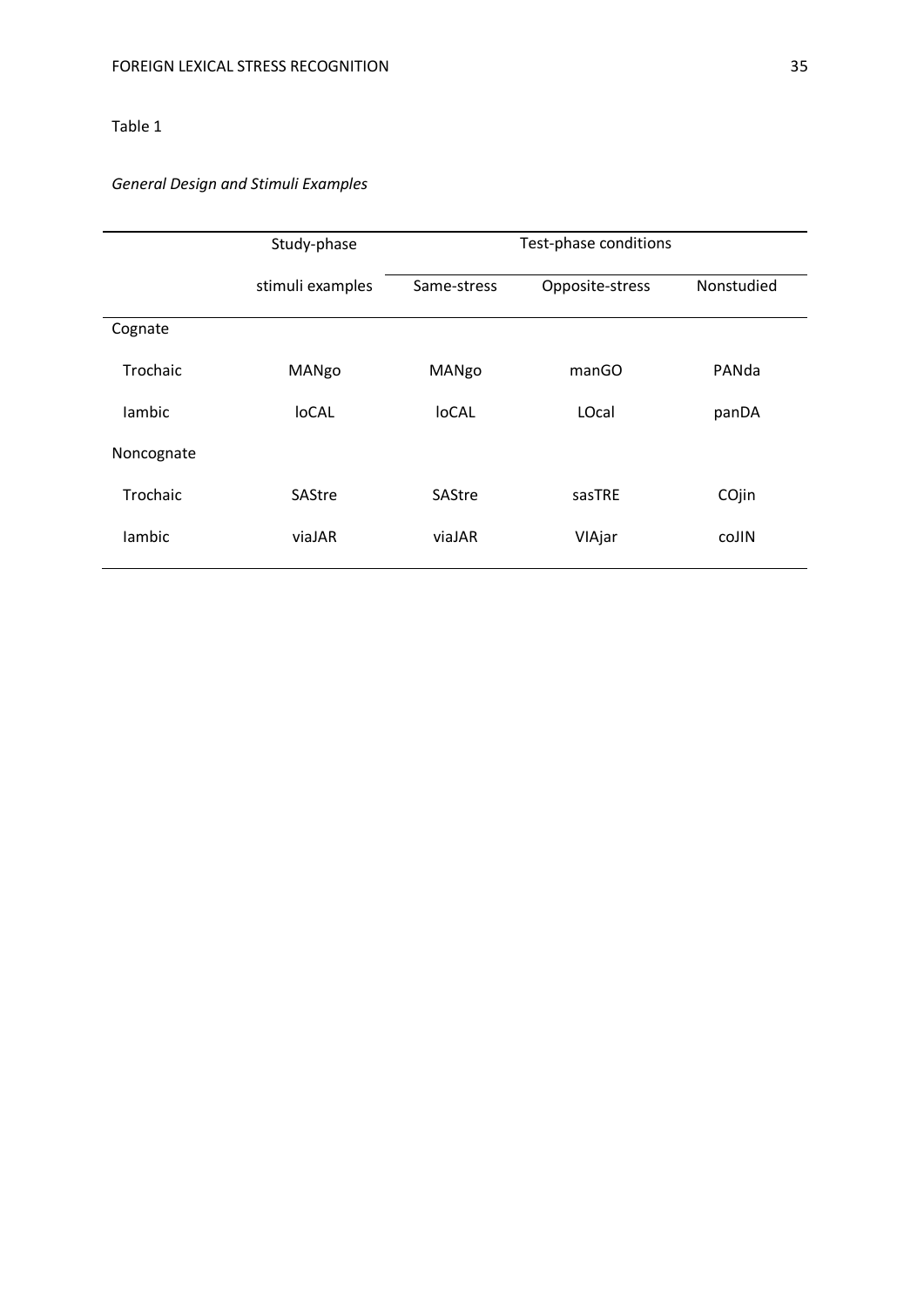*Mean Values for Pitch, Amplitude, and Duration of Vowels in Stressed and Unstressed Syllables of the* 

*Tokens*

|               |               | Study phase | Recognition phase |                       |            |                         |  |
|---------------|---------------|-------------|-------------------|-----------------------|------------|-------------------------|--|
| Acoustic      | First token   |             |                   | Second token          |            | Third token             |  |
| measures      | (e.g., PANda) |             |                   | (same stress as first |            | (opposite stress as the |  |
|               |               |             |                   | token; PANda)         |            | first token; panDA)     |  |
|               | Stressed      | Unstressed  | Stressed          | Unstressed            | Unstressed | Stressed                |  |
| Pitch (Hz)    | 206           | 170         | 200               | 170                   | 174        | 200                     |  |
| Loudness (dB) | 76            | 72          | 76                | 73                    | 74         | 76                      |  |
| Duration (ms) | 160<br>148    |             | 160               | 148                   | 127        | 182                     |  |

*Note*. The stressed and unstressed syllables of words in the first and second tokens are the same syllable. However, the stressed and unstressed syllables of words in the third token are not. Using PANda as an example, the stressed syllable for both first and second token is the syllable *pan*, but the stressed syllable in the third token is the syllable *da*.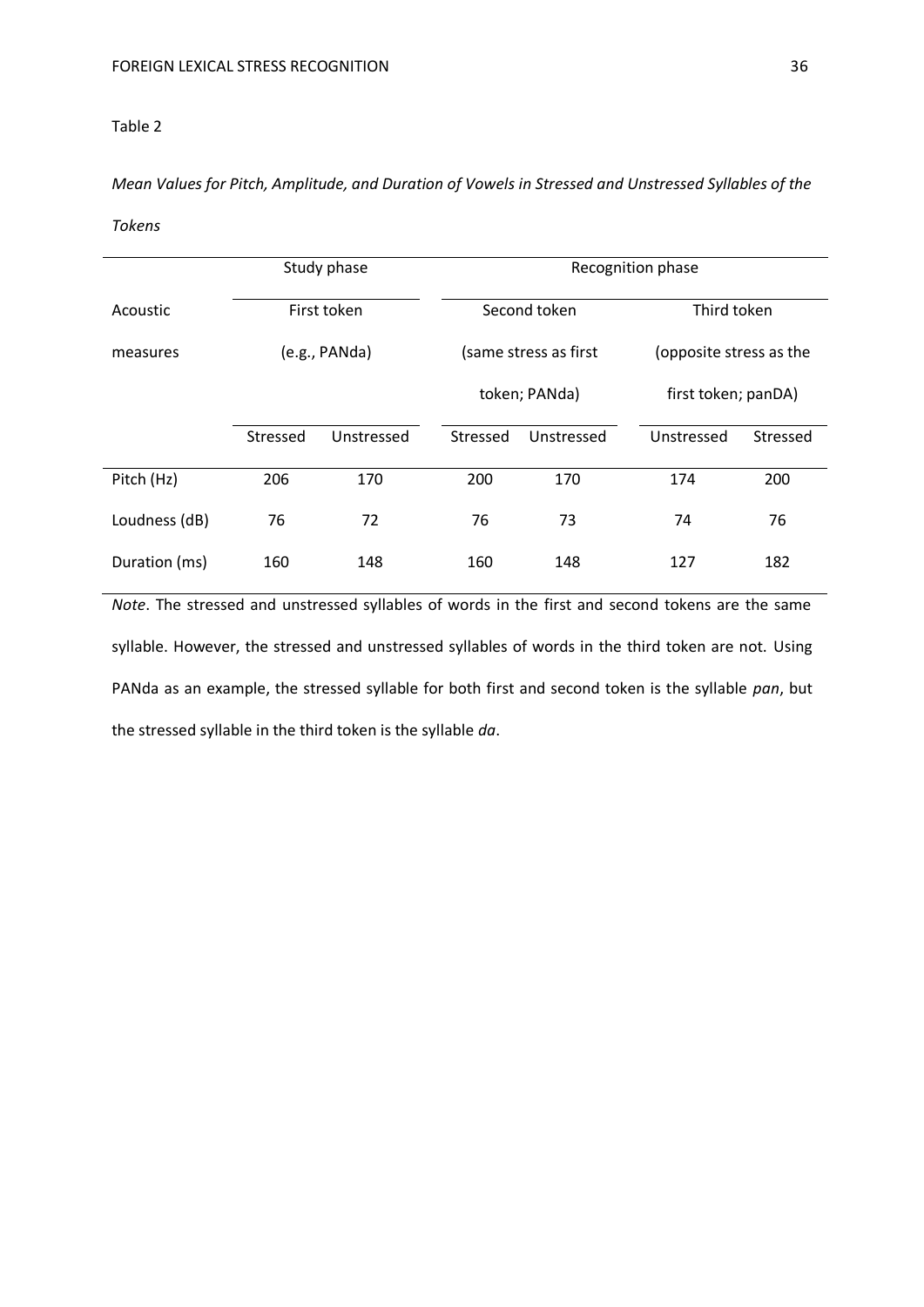# *Mean Probability of yes Responses*

|            | Condition   |                     |            |  |  |  |
|------------|-------------|---------------------|------------|--|--|--|
|            | Same-stress | Opposite-stress     | Nonstudied |  |  |  |
|            |             | Experiment 1        |            |  |  |  |
| Cognate    |             |                     |            |  |  |  |
| Trochaic   | .81(.20)    | .75(.22)            | .11(.17)   |  |  |  |
| lambic     | .85(.17)    | .72(.24)            | .19(.19)   |  |  |  |
| Noncognate |             |                     |            |  |  |  |
| Trochaic   | .55(.30)    | .39(.24)            | .11(.13)   |  |  |  |
| lambic     | .56(.24)    | .39(.28)            | .16(.15)   |  |  |  |
|            |             | <b>Experiment 2</b> |            |  |  |  |
| Cognate    |             |                     |            |  |  |  |
| Trochaic   | .84(.17)    | .71(.23)            | .10(.13)   |  |  |  |
| lambic     | .81(.19)    | .70(.19)            | .16(.16)   |  |  |  |
| Noncognate |             |                     |            |  |  |  |
| Trochaic   | .68(.21)    | .48(.26)            | .18(.19)   |  |  |  |
| lambic     | .58(.23)    | .47(.24)            | .21(.20)   |  |  |  |

*Note*. *SD*s in parentheses.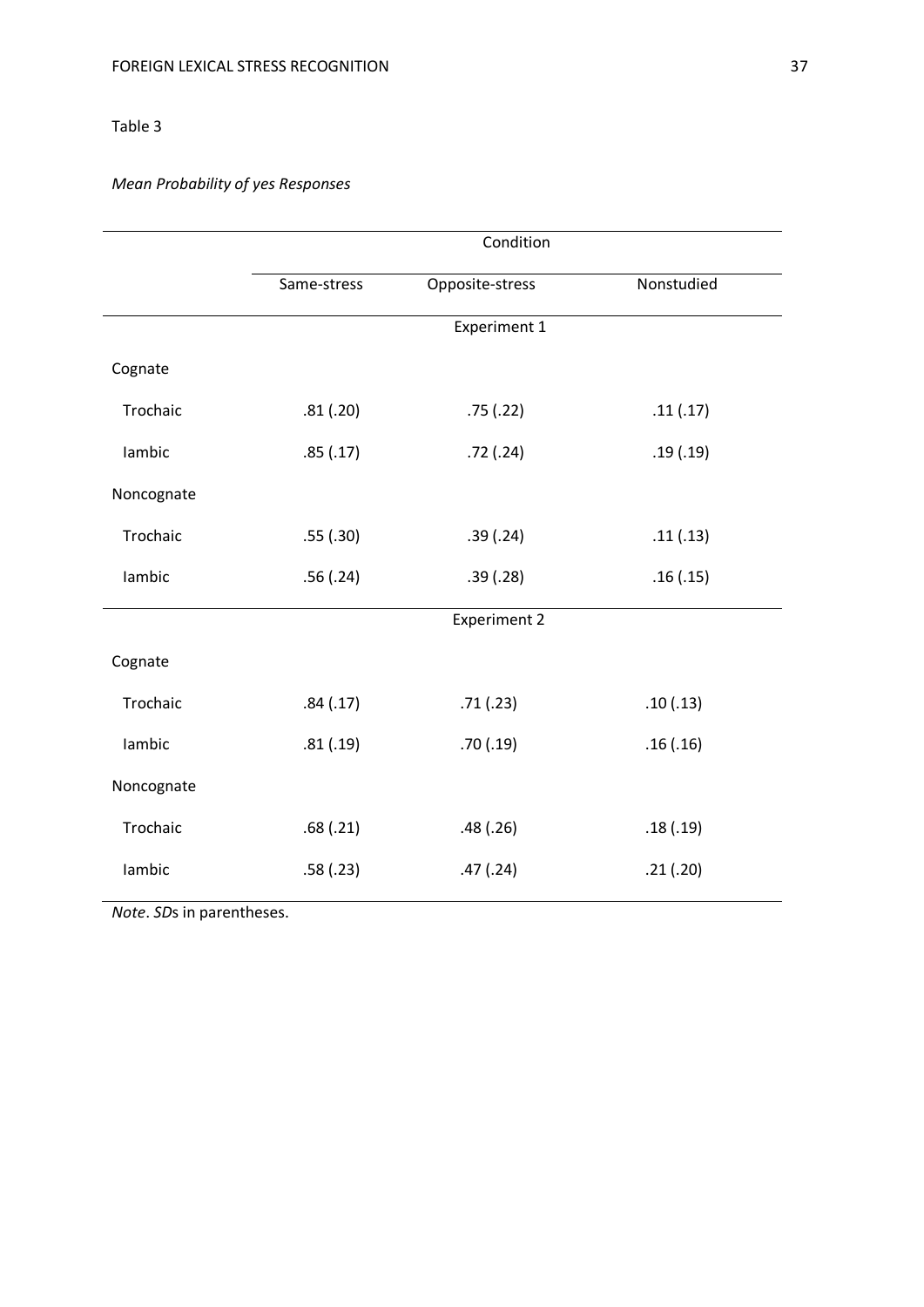# *Mean Response Latencies in msec for yes Responses*

|            | Condition    |                     |                 |     |  |  |
|------------|--------------|---------------------|-----------------|-----|--|--|
|            | Same-stress  |                     | Opposite-stress |     |  |  |
|            | $\mathcal M$ | SD                  | $\overline{M}$  | SD  |  |  |
|            |              | <b>Experiment 1</b> |                 |     |  |  |
| Cognate    |              |                     |                 |     |  |  |
| Trochaic   | 1,194        | 244                 | 1,171           | 219 |  |  |
| lambic     | 1,294        | 199                 | 1,342           | 280 |  |  |
| Noncognate |              |                     |                 |     |  |  |
| Trochaic   | 1,354        | 266                 | 1,469           | 474 |  |  |
| lambic     | 1,386        | 277                 | 1,412           | 338 |  |  |
|            |              | <b>Experiment 2</b> |                 |     |  |  |
| Cognate    |              |                     |                 |     |  |  |
| Trochaic   | 1,280        | 281                 | 1,272           | 371 |  |  |
| lambic     | 1,382        | 307                 | 1,407           | 275 |  |  |
| Noncognate |              |                     |                 |     |  |  |
| Trochaic   | 1,472        | 329                 | 1,497           | 376 |  |  |
| lambic     | 1,393        | 268                 | 1,521           | 358 |  |  |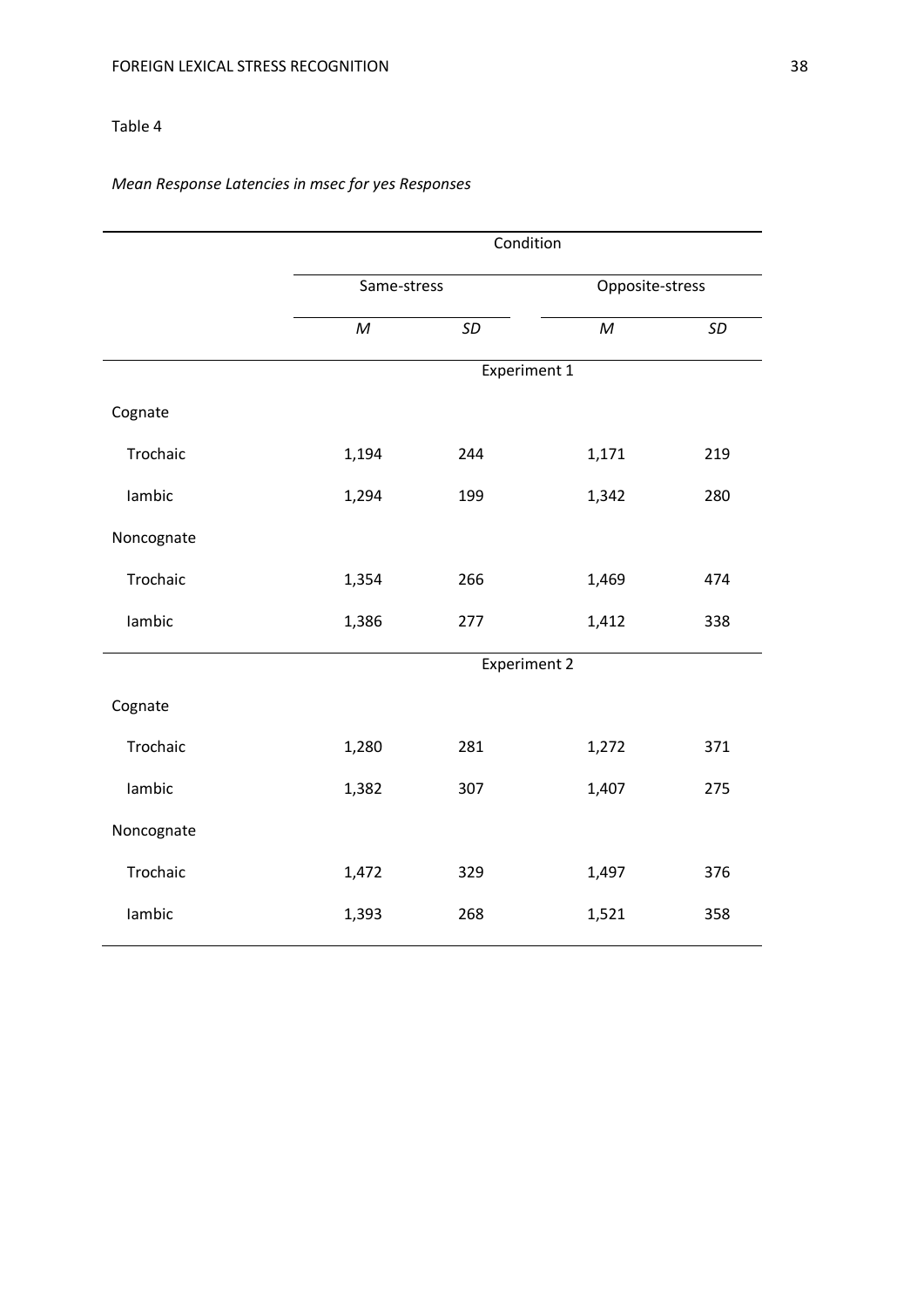# Mean *d*' and *C V*alues

|              | Condition                         |      |          |                     |                                     |     |          |     |
|--------------|-----------------------------------|------|----------|---------------------|-------------------------------------|-----|----------|-----|
|              | SO (same-opposite discrimination) |      |          |                     | SN (same-nonstudied discrimination) |     |          |     |
|              | d'                                | SD   | $\cal C$ | SD                  | d'                                  | SD  | $\cal C$ | SD  |
| Experiment 1 |                                   |      |          |                     |                                     |     |          |     |
| Cognate      |                                   |      |          |                     |                                     |     |          |     |
| Trochaic     | .16                               | .78  | $-.74$   | .45                 | 1.91                                | .81 | .14      | .37 |
| lambic       | .33                               | .77  | $-.76$   | .46                 | 1.77                                | .68 | $-0.04$  | .43 |
| Noncognate   |                                   |      |          |                     |                                     |     |          |     |
| Trochaic     | .42                               | 1.04 | .05      | .49                 | 1.19                                | .96 | .44      | .43 |
| lambic       | .45                               | .67  | .07      | .58                 | 1.08                                | .72 | .38      | .42 |
|              |                                   |      |          | <b>Experiment 2</b> |                                     |     |          |     |
| Cognate      |                                   |      |          |                     |                                     |     |          |     |
| Trochaic     | .37                               | .76  | $-.71$   | .43                 | 2.00                                | .70 | .10      | .32 |
| lambic       | .32                               | .68  | $-.67$   | .40                 | 1.73                                | .80 | .04      | .33 |
| Noncognate   |                                   |      |          |                     |                                     |     |          |     |
| Trochaic     | .51                               | .76  | $-.20$   | .47                 | 1.33                                | .72 | .21      | .43 |
| lambic       | .30                               | .75  | $-.06$   | .46                 | .97                                 | .70 | .28      | .46 |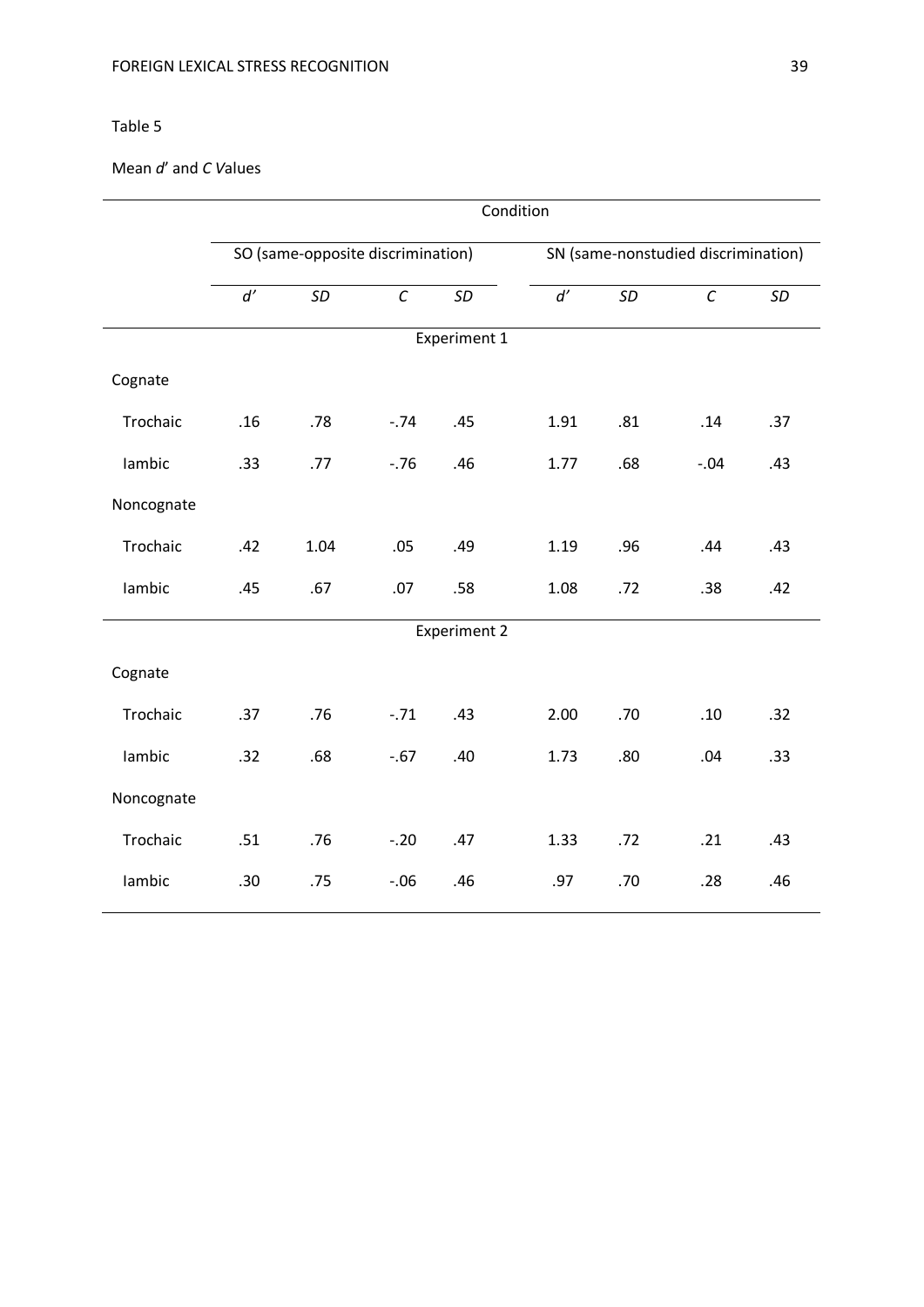

*Figure 1*. Proportion of Yes responses in the different Conditions for Word-type (left panel) and Stress-type (right panel).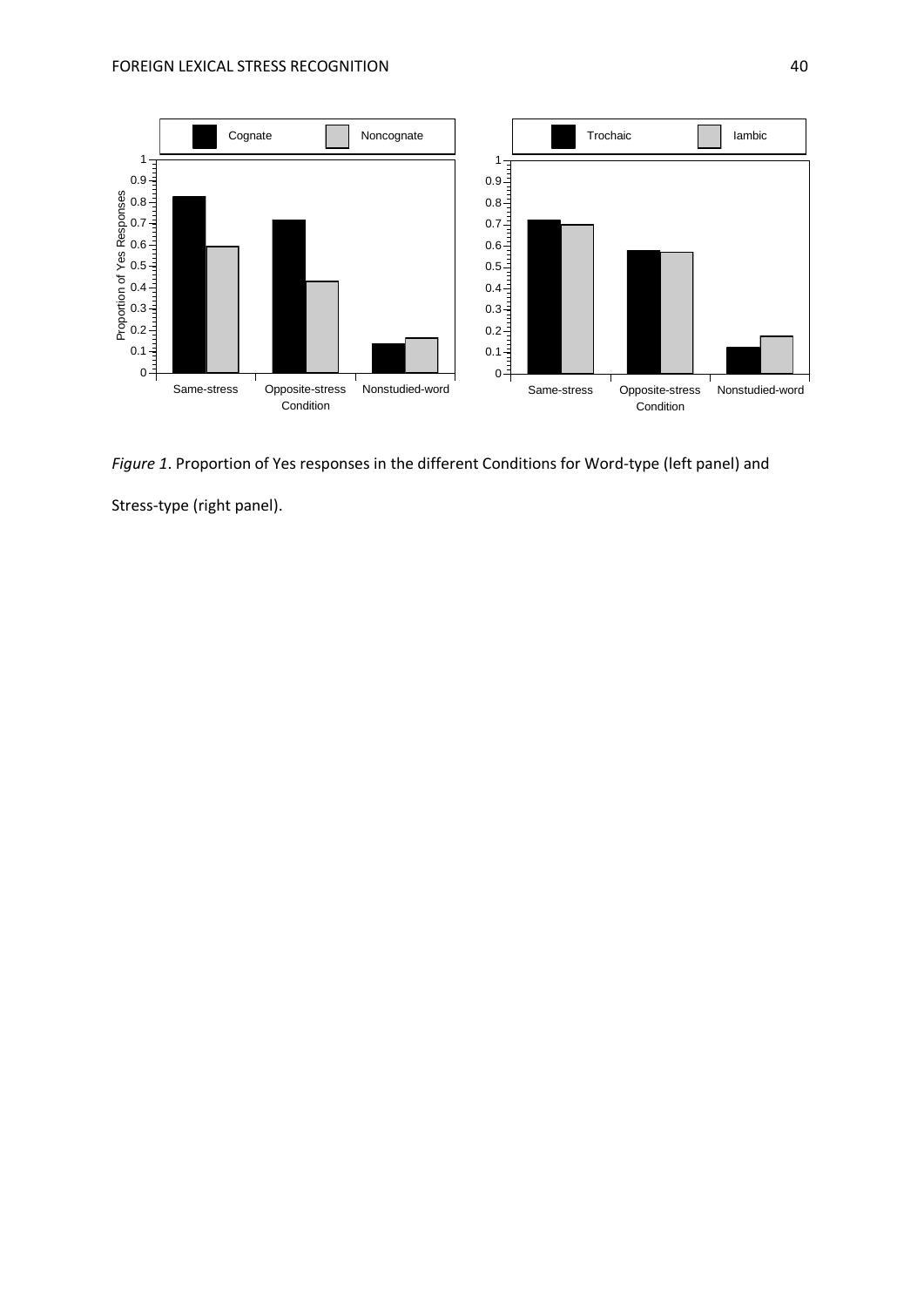

*Figure 2*. Response latencies for Word-type in the different Conditions (left panel) and the Stress-

type words (right panel).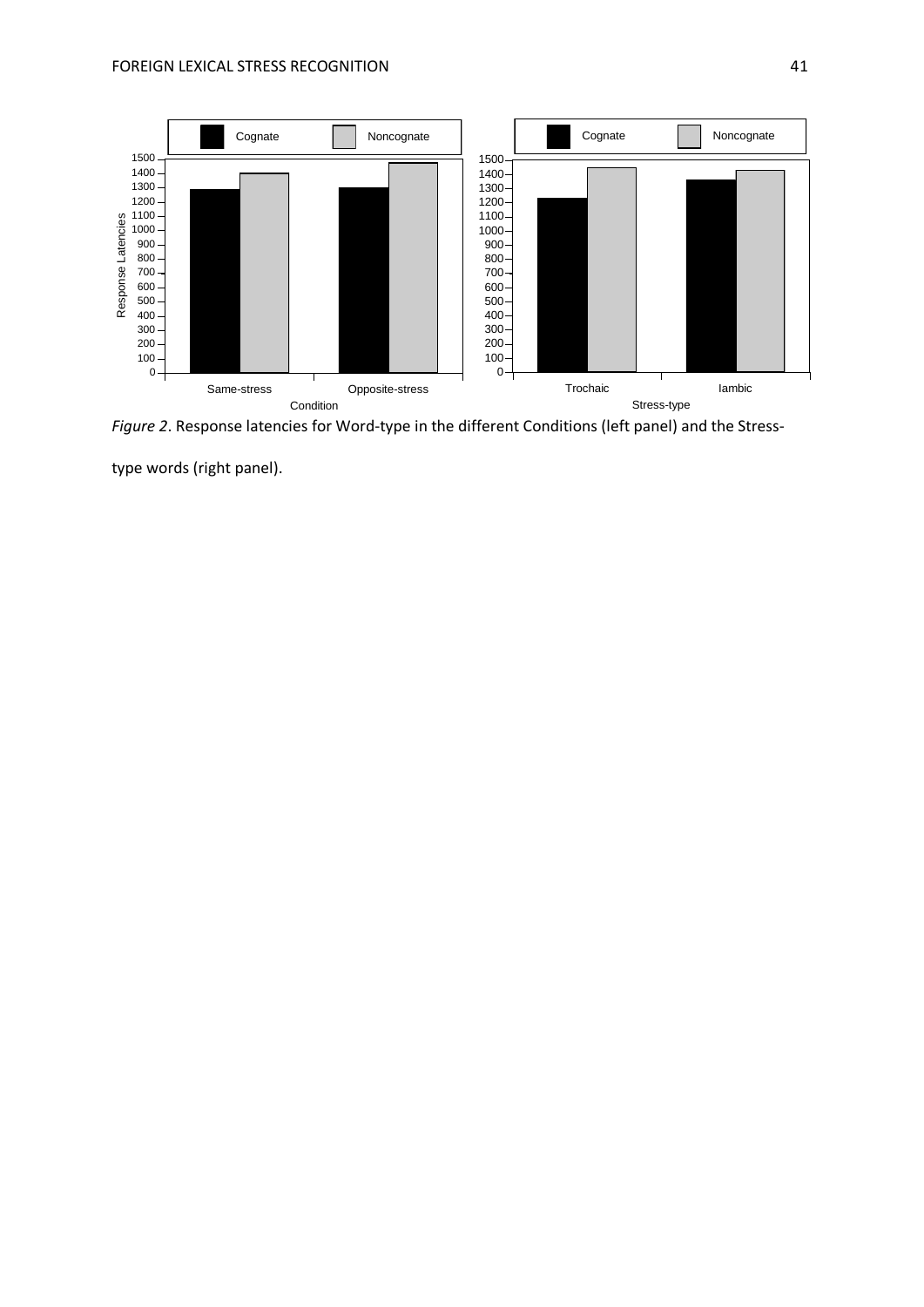